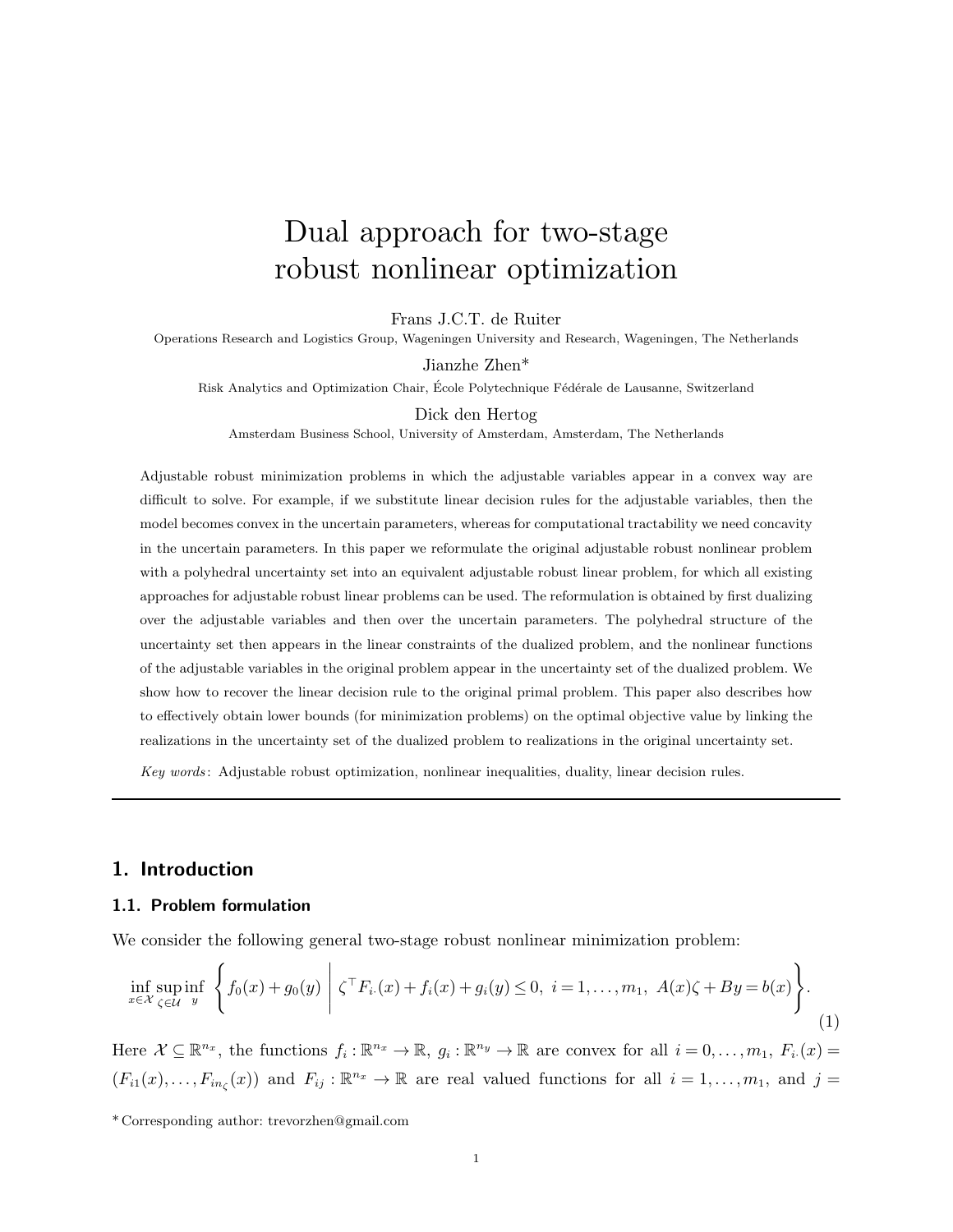$1,\ldots,n_{\zeta}$ . The matrices  $A(x) \in \mathbb{R}^{m_2 \times n_{\zeta}}$  and the vector  $b(x) \in \mathbb{R}^{m_2}$  depend on  $x \in \mathbb{R}^{n_x}$  in an affine way:

$$
A(x) = A^{0} + \sum_{l=1}^{n_{x}} A^{l} x_{l}, \qquad b(x) = b^{0} + \sum_{l=1}^{n_{x}} b^{l} x_{l}, \qquad (2)
$$

with  $A^l \in \mathbb{R}^{m_2 \times n_\zeta}$  and  $b^l \in \mathbb{R}^{m_2}$  for all  $l = 0, \ldots, n_\zeta$ . Note that Problem (1) has *fixed recourse* because the functions  $g_i$ ,  $i = 0, ..., m_1$ , and the matrix B do not depend on  $\zeta$ . Therefore, there are no direct interaction terms between  $\zeta$  and y, such as products  $\zeta^{\top}y$ . Throughout this paper we focus on nonempty polyhedral uncertainty sets:

$$
\mathcal{U} = \{ \zeta \ge 0 : D\zeta = d \},\tag{3}
$$

where  $D \in \mathbb{R}^{p \times n_{\zeta}}$  and  $d \in \mathbb{R}^p$ .

## 1.2. Literature review

Problem (1) is generally intractable even if all the objective and constraint functions are linear. Adjustable robust optimization techniques in the literature such as nonlinear decision rules, Benders decomposition, column-and-constraint generation method (Zeng and Zhao, 2013), copositive approach (Hanasusanto and Kuhn, 2018; Xu and Burer, 2018), and Fourier-Motzkin elimination (Zhen et al., 2017), are developed for linear adjustable problems and are not applicable for (1). Furthermore, even if we impose linear decision rules

$$
y(\zeta) = y_0 + \sum_{j=1}^{n_{\zeta}} y_j \zeta_j,
$$
\n(4)

where  $y_0, \ldots, y_{n_\zeta} \in \mathbb{R}^{n_y}$ , to the wait-and-see decision variables, the resulting conservative approximation of  $(1)$ :

$$
\inf_{\substack{x \in \mathcal{X} \\ y_0, y_j}} \sup_{\zeta_0 \in \mathcal{U}} \left\{ f_0(x) + g_0(y(\zeta)) \middle| \forall \zeta \in \mathcal{U} : \frac{\zeta^{\top} F_{i\cdot}(x) + f_i(x) + g_i(y(\zeta)) \le 0, \ i = 1, ..., m_1}{A(x)\zeta + By(\zeta) = b(x)} \right\}
$$
(5)

is still difficult to solve. This difficulty is due to the fact that the objective and constraint functions contain terms  $g_i(y_0 + \sum_{j=1}^{n_{\zeta}} y_j \zeta_j), i = 0, \ldots, m_1$ , which are convex in the uncertain parameters if  $g_i$  is nonlinear and convex. The inner maximization problem in (5) tries to maximize a convex function over a polyhedron, which is in general NP-hard.

There are only a few papers on adjustable robust nonlinear optimization known to the authors. Pinar and Tütüncü (2005) study a two-period adjustable robust portfolio problem to identify robust arbitrage opportunities when the uncertainty is ellipsoidal. They derive optimal decision rules from exploiting the explicit structure of their formulation, but it is unclear how this can be generalized to problems with more constraints, other uncertainty sets or other model formulations.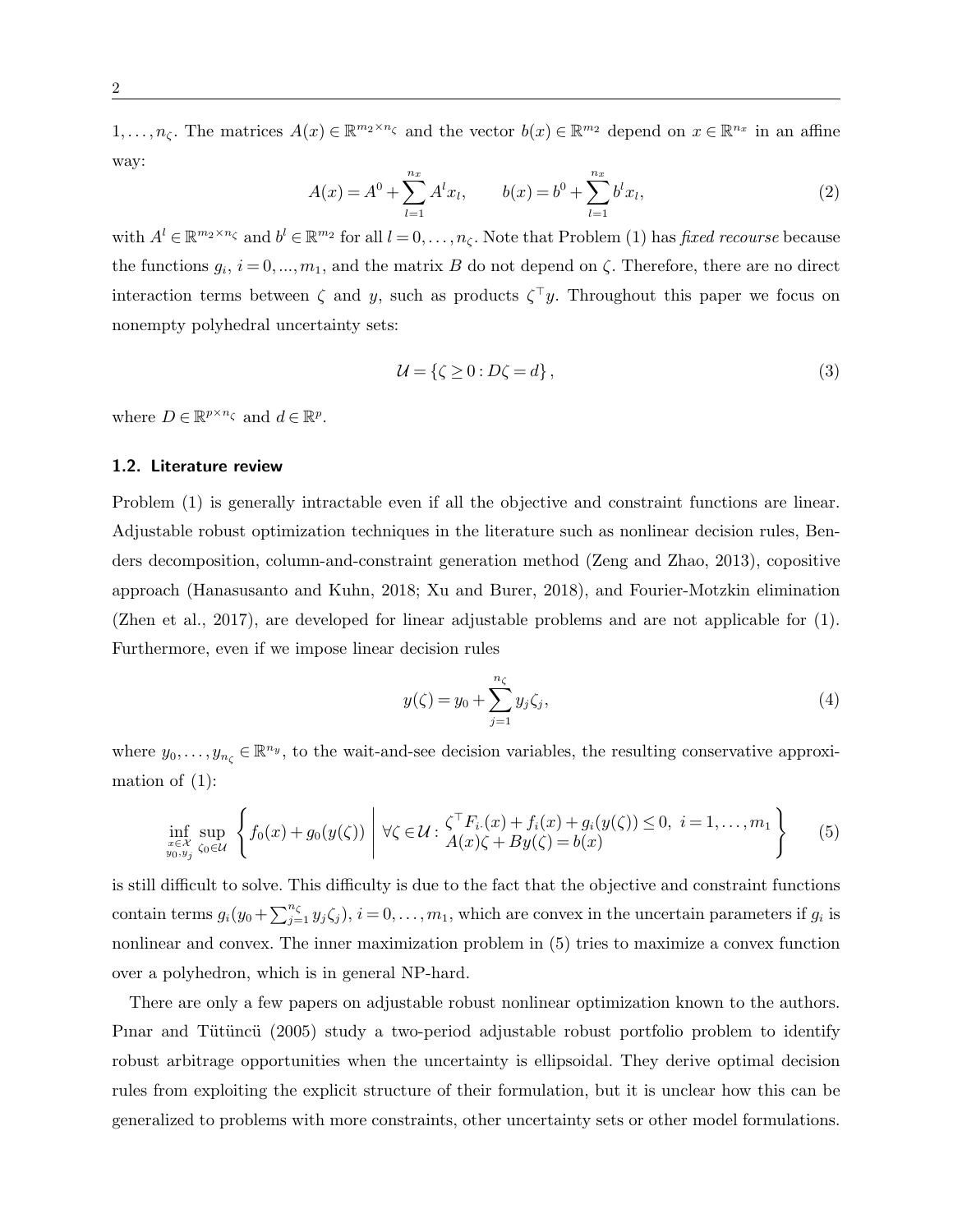Takeda et al. (2008) consider an adjustable robust nonlinear model with a polyhedral uncertainty set, similar to the models considered in this paper. They solve a sampled model, while enumerating all vertices of the polytope uncertainty set. This quickly becomes unviable for even medium sized problems as the number of extreme points of the uncertainty set is exponential in the dimension of the uncertain parameter. Boni and Ben-Tal (2008) consider adjustable robust optimization models with conic quadratic constraints with ellipsoidal uncertainty sets. They approximate the model with linear decision rules and finally end up with a semidefinite optimization model.

Our paper significantly extends the approach of Bertsimas and de Ruiter (2016) where only linear problems are considered. Note that in the linear case, the original adjustable robust optimization models could already be solved with techniques as Fourier-Motzkin elimination, linear and nonlinear decision rules, Benders decomposition, and the column-and-constraint generation method of Zeng and Zhao (2013). This is not the case (at least, not directly) for the nonlinear problems where the original formulation cannot be solved with these techniques. However, in this paper we show that the dual of the nonlinear problem is linear in the adjustable variables. For this dual problem, the above mentioned well-known adjustable linear robust optimization techniques can be used.

### 1.3. Contributions

This paper uses the consecutive dualization scheme in Bertsimas and de Ruiter (2016) for linear problems, and extends it to two-stage robust nonlinear problems that have a polyhedral uncertainty set. The two major contributions of this paper are:

1. We apply a new relaxation technique to establish a close relation between linear decision rules for the original nonlinear problem and its equivalent dual (linear) reformulation.

2. Since linear decision rules are in general conservative, we need to provide lower bounds on the optimal objective value. We show how binding scenarios from the original uncertainty set can be obtained from binding scenarios in the dual formulation. This new technique also considerably improves the lower bounds proposed in Bertsimas and de Ruiter (2016) for the linear case.

We show that we can use our method to efficiently solve a distribution problem on a network with commitments, to solve the same problem but then without commitments, and to find the equilibrium of a system with piecewise-linear springs.

#### 1.4. Paper organization and notation

The rest of this paper is organized as follows. In §2 we present our framework and derive our dualized formulation and linear decision rule model. We recover the linear decision rule for the original primal problem in §3. In §4 we explain how we obtain lower bounds on the optimal objective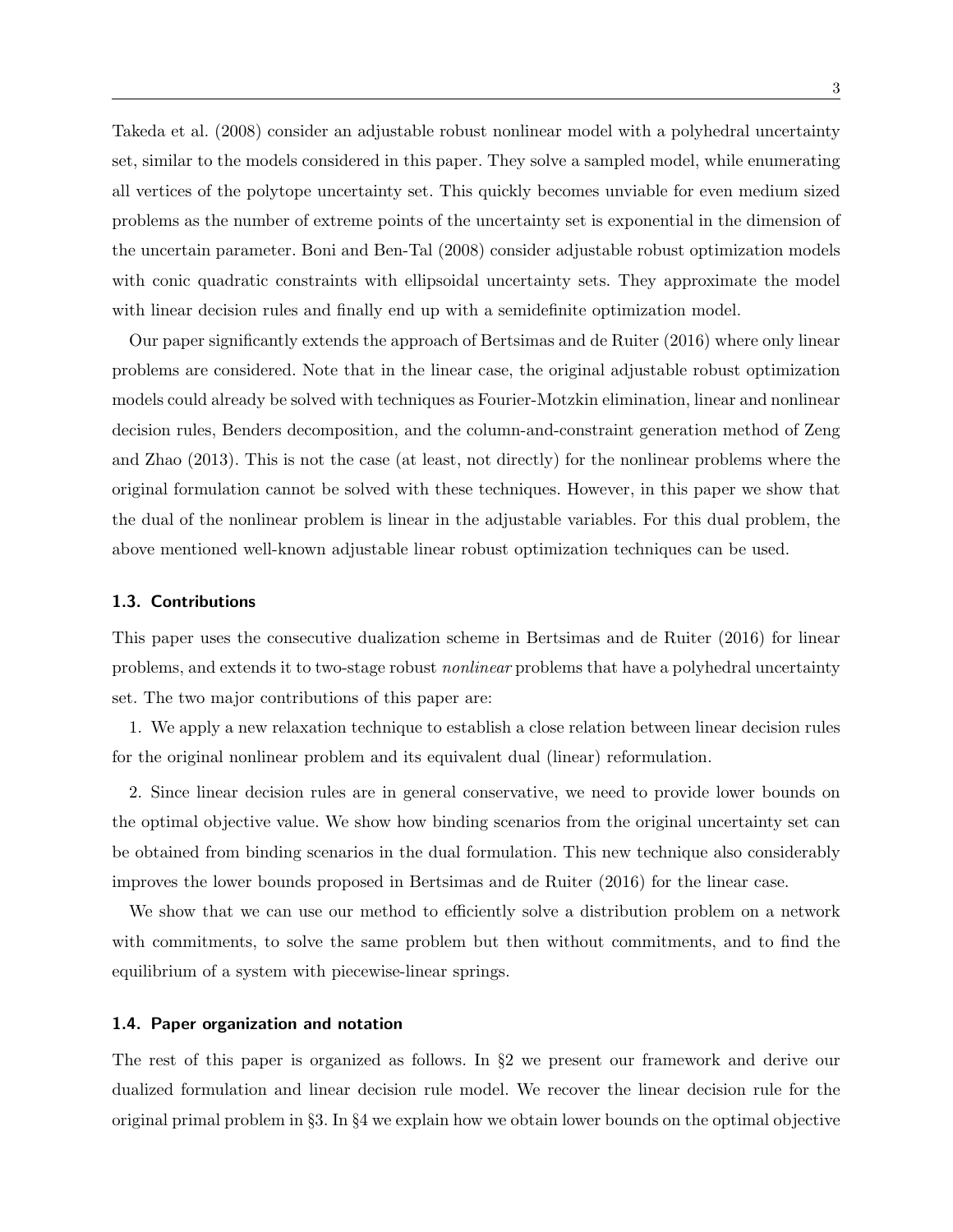value to assess the quality of our solutions. Our numerical examples are presented in respectively §3 and §4 of EC.

The function  $g^*$  is the convex conjugate of the function  $g: \mathbb{R}^{n_{\nu}} \to \mathbb{R}$  and is defined by:

$$
g^*(z) = \sup_{\nu \in \text{dom}(g)} \left\{ \nu^\top z - g(\nu) \right\},\,
$$

where dom(g) is the domain of the function g. The perspective  $h : \mathbb{R}^{n_{\nu}} \times \mathbb{R}_{+} \to \mathbb{R}$  of a real-valued convex function  $f: \mathbb{R}^{n_{\nu}} \to \mathbb{R}$  is defined for all  $\nu \in \mathbb{R}^{n_{\nu}}$  and  $t \in \mathbb{R}_+$  as  $h(\nu, t) = tf(\nu/t)$  if  $t > 0$ , and  $h(\nu,0) = \liminf_{(\nu',t') \to (\nu,0)} t' f(\nu'/t')$  (Rockafellar, 1970, p.67). For ease of exposition, we use  $tf(\nu/t)$ to denote the perspective function  $h(\nu, t)$  in the rest of this paper.

# 2. The dual formulation

We first use the consecutive dualization approach of Bertsimas and de Ruiter (2016) to derive an equivalent linear reformulation of (1). Linear decision rules are then applied to the linear reformulation to obtain a conservative approximation. This constitutes a convex program that can be efficiently solved using off-the-shelf solvers. To this end, we first assume that (1) has a relatively complete recourse.

ASSUMPTION 1 (Relatively complete recourse). For all  $x \in \mathcal{X}$  and all  $\zeta \in \mathcal{U}$  there exists a  $y \in \mathbb{R}^{n_y}$ , such that

$$
\begin{cases} \zeta^\top F_{i\cdot}(x) + f_i(x) + g_i(y) \le 0 & i = 1, \dots, m_1 \\ A(x)\zeta + By = b(x) \end{cases}
$$

and for all  $i = 1, ..., m_1$  for which  $g_i$  is nonlinear we have  $\zeta^\top F_{i.}(x) + f_i(x) + g_i(y) < 0.$ 

This assumption implies that each here-and-now decision is strictly feasible. This assumption can in practice be satisfied by ensuring that  $\mathcal X$  contains only feasible decisions. In the following theorem, we introduce a two-stage robust linear reformulation of (1).

THEOREM 1 (Dual formulation). Let U be a polyhedral set as in (3) and assume that Assumption 1 holds. The here-and-now decision x is feasible for  $(1)$  if and only if x is feasible for the following dualized model:

$$
\inf_{x \in \mathcal{X}} \sup_{(u,v,w,z) \in \mathcal{V}} \inf_{\lambda} \left\{ \sum_{i=0}^{m_1} v_i f_i(x) + d^\top \lambda - w^\top b(x) - \sum_{i=0}^{m_1} z_i \right\} \n\sum_{k=1}^p D_{kj} \lambda_k \ge w^\top A_{\cdot j}(x) + \sum_{i=1}^{m_1} v_i F_{ij}(x), \quad j = 1, \dots, n_\zeta \right\},
$$
\n(6)

where  $u = (u_0, ..., u_{m_1}) \in \mathbb{R}^{(m_1+1)n_y}, u_i \in \mathbb{R}^{n_y}$  for  $i = 0, ..., m_1,$  and

$$
\mathcal{V} = \left\{ (u, v, w, z) : v \ge 0, v_0 = 1, v_i (g_i)^* \left( \frac{u_i}{v_i} \right) \le z_i, i = 0, ..., m_1, \sum_{i=0}^{m_1} u_i = -B^{\top} w \right\}.
$$

Moreover, the infimum of  $(1)$  coincides with that of  $(6)$ .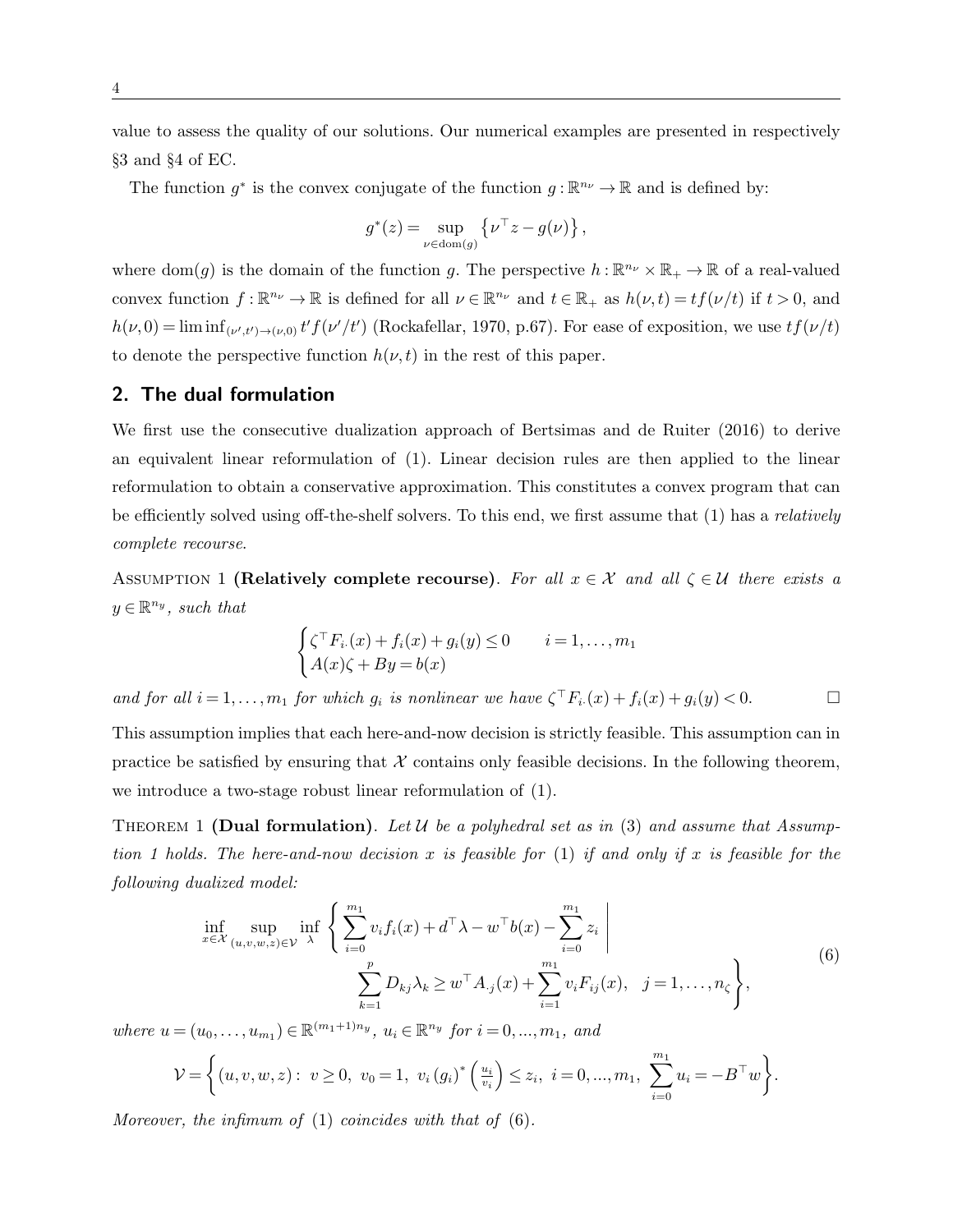*Proof.* See §1 of EC.

Note that the linear structure of the uncertainty set appears in the constraints of the dual formulation (6) and the convex structure of the adjustable variables is in the new uncertainty set  $\mathcal{V}$ . When  $F_i(x)$ ,  $f_i(x)$  and  $g_i(y)$  are affine functions, Theorem 1 coincides with the result in Theorem 1 of Bertsimas and de Ruiter (2016).

The obtained two-stage robust linear reformulation (6) can be conservatively approximated via linear decision rules. We impose the following linear decision rules to the wait-and-see variable  $\lambda$ ,

$$
\lambda(u, v, w, z) = \sum_{i=0}^{m_1} \Psi_i^{\top} u_i + \sum_{i=0}^{m_1} t_i v_i + \Phi^{\top} w + \sum_{i=0}^{m_1} \eta_i z_i,
$$

where  $\Psi_i \in \mathbb{R}^{n_y \times p}$ ,  $t_i, \eta_i \in \mathbb{R}^p$ , for all  $i = 0, ..., m_1$ , and  $\Phi \in \mathbb{R}^{m_2 \times p}$ . The resulting conservative approximation of (6) constitutes a robust optimization problem:

$$
\inf_{\substack{x \in \mathcal{X}, t_i \\ \Psi_i, \Phi, \eta_i}} \sup_{(u, v, w, z) \in \mathcal{V}} v^\top F_0(x) + d^\top \lambda(u, v, w, z) - w^\top b(x) - \sum_{i=0}^{m_1} z_i
$$
\n
$$
\text{s.t. } \forall (u, v, w, z) \in \mathcal{V} : D^\top_{\cdot j} \lambda(u, v, w, z) \ge w^\top A_{\cdot j}(x) + \sum_{i=1}^{m_1} v_i F_{ij}(x) \qquad j = 1, \dots, n_\zeta,
$$
\n
$$
(7)
$$

where  $F_0(x) = (f_0(x), \ldots, f_{m_1}(x))^{\top} \in \mathbb{R}^{m_1+1}, F_{\cdot j}(x) \in \mathbb{R}^{m_1}$  and  $D_{\cdot j} \in \mathbb{R}^p$  are the *j*-th column vectors of  $F(x)$  and D, respectively. It follows from Theorem 1 that (7) constitutes a conservative approximation of (1). Since the uncertain parameters appear linearly in (7), and  $\mathcal V$  is convex, one can use standard robust optimization techniques to obtain the following tractable reformulation:

$$
\inf_{\substack{x \in \mathcal{X} \\ y_0, y_j, \Psi_i \\ \gamma \ge 0, t, \eta, \Phi}} f_0(x) + \gamma_{00} g_0 \left( \frac{y_0 + \Psi_0 d}{\gamma_{00}} \right) + d^\top t_0
$$
\n
$$
\text{s.t. } \gamma_{0j} g_0 \left( \frac{y_j - \Psi_0 D_{\cdot j}}{\gamma_{0j}} \right) \le D_{\cdot j}^\top t_0 \qquad j = 1, \dots, n_\zeta
$$
\n
$$
f_i(x) + \gamma_{i0} g_i \left( \frac{y_0 + \Psi_i d}{\gamma_{i0}} \right) + d^\top t_i \le 0 \qquad i = 1, \dots, m_1
$$
\n
$$
F_{ij}(x) + \gamma_{ij} g_i \left( \frac{y_j - \Psi_i D_{\cdot j}}{\gamma_{ij}} \right) \le D_{\cdot j}^\top t_i \qquad i = 1, \dots, m_1, j = 1, \dots, n_\zeta
$$
\n
$$
\gamma_{i0} + d^\top \eta_i = 1 \qquad i = 0, \dots, m_1
$$
\n
$$
\gamma_{ij} = D_{\cdot j}^\top \eta_i \qquad i = 0, \dots, m_1, j = 1, \dots, n_\zeta
$$
\n
$$
By_0 + \Phi d = b(x)
$$
\n
$$
A_{\cdot j}(x) + By_j = \Phi D_{\cdot j} \qquad j = 1, \dots, n_\zeta,
$$
\n(8)

where  $y_j \in \mathbb{R}^{n_y}$  for all  $j = 0, ..., n_\zeta, \Psi_i \in \mathbb{R}^{n_y \times p}$ ,  $t_i, \eta_i \in \mathbb{R}^p$ , for all  $i = 0, ..., m_1, \gamma \in \mathbb{R}^{(m_1 + 1) \times (n_\zeta + 1)}$ and  $\Phi \in \mathbb{R}^{m_2 \times p}$ .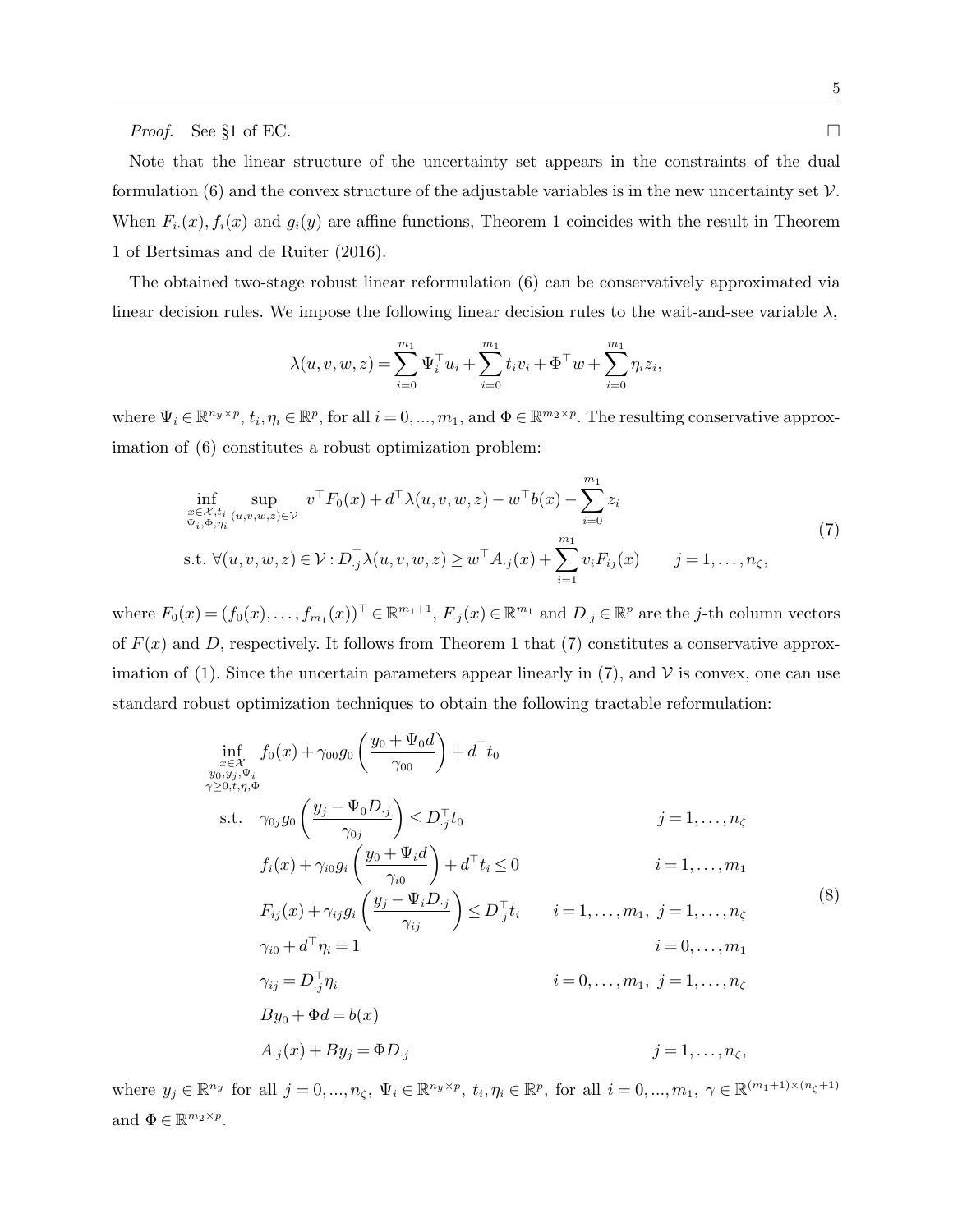Due to the introduction of the additional optimization variables, i.e.,  $y_j \in \mathbb{R}^{n_y}$  for all  $j = 1, ..., n_\zeta$ ,  $\Psi_i \in \mathbb{R}^{n_y \times p}$ ,  $t_i, \eta_i \in \mathbb{R}^p$ , for all  $i = 0, ..., m_1, \gamma \in \mathbb{R}^{(m_1 + 1) \times (n_\zeta + 1)}$  and  $\Phi \in \mathbb{R}^{m_2 \times p}$ , there are significantly more optimization variables in (8) than in the original problem (1). The original problem has only  $(n_x+n_y)$  variables, but is intractable due to its nature. The tractability of (8) relies on the functions  $f_0, g_0, f_i, F_{ij}$  and  $g_i$  for all  $i = 1, \ldots, m_1$ , and  $j = 1, \ldots, n_\zeta$ . For example, if all these functions are conic quadratic functions, then (8) simply constitutes a conic quadratic program. More generally, the perspective function of a conically representable function can be represented in the same cone (Roos et al., 2018, Theorem 8). Therefore, the perspective functions do not lift model (8) to a higher complexity class if the original functions admit a conic representation.

Finally, we remark that if the uncertainty set  $\mathcal{U}$  in (1) is non-polyhedral, one can outer approximate  $U$  by a polyhedral set before applying the approach developed in this section. For instance, if  $U$  is a conic representable set, one can use the developed scheme in Ben-Tal and Nemirovski  $(2001)$  to outer approximate U efficiently via a bounded polyhedron.

# 3. Recover a primal linear decision rule

We show that we can obtain a feasible linear decision rule for the primal model (1) from the linear decision rule model used to solve the dual model (8). For the proof, we need a novel perspective relaxation, which can be seen as an extended version of Jensen's inequality.

LEMMA 1 (Perspective relaxation). If the function  $f : \mathbb{R}^{n_x} \to \mathbb{R}$  is convex, then for any  $x_1, \ldots, x_N \in \mathbb{R}^{n_x}, \ \alpha \in \mathbb{R}^N_+ \ and \ \gamma \in \mathbb{R}^N_+ \ such \ that \ \sum_{i=1}^N \alpha_i \gamma_i = 1, \ we \ have:$ 

$$
f\left(\sum_{i=1}^{N} \alpha_i x_i\right) \le \sum_{i=1}^{N} \alpha_i \gamma_i f\left(\frac{x_i}{\gamma_i}\right). \tag{9}
$$

*Proof.* For any  $x_1, \ldots, x_N \in \mathbb{R}^{n_x}$  and  $\alpha \in \mathbb{R}^N_+$ , let  $\gamma \in \mathbb{R}^N_+$  satisfy  $\sum_{i=1}^N \alpha_i \gamma_i = 1$ . Then, we have:

$$
f\left(\sum_{i=1}^N \alpha_i x_i\right) = f\left(\sum_{i=1}^N \frac{\alpha_i \gamma_i}{\gamma_i} x_i\right) \le \sum_{i=1}^N \alpha_i \gamma_i f\left(\frac{x_i}{\gamma_i}\right),
$$

where the inequality follows from Jensen's inequality, which applies because  $f$  is convex and  $\sum_{i=1}^{N} \alpha_i \gamma_i = 1$ , where  $\alpha_i \gamma_i \in [0, 1]$ , for all  $i = 1, ..., N$ . We now show that a feasible primal linear decision rule is directly obtained from variables that constitute a solution to (8).

THEOREM 2 (Primal linear decision rule). If x,  $y_j$ ,  $j = 0, \ldots, n_\zeta$  are feasible for (8), then x,  $y(\zeta) = y_0 + \sum_{j=1}^{n_{\zeta}} y_j \zeta_j$  is feasible for the primal linear decision rule model (1) and its objective value is at most the objective value of (8).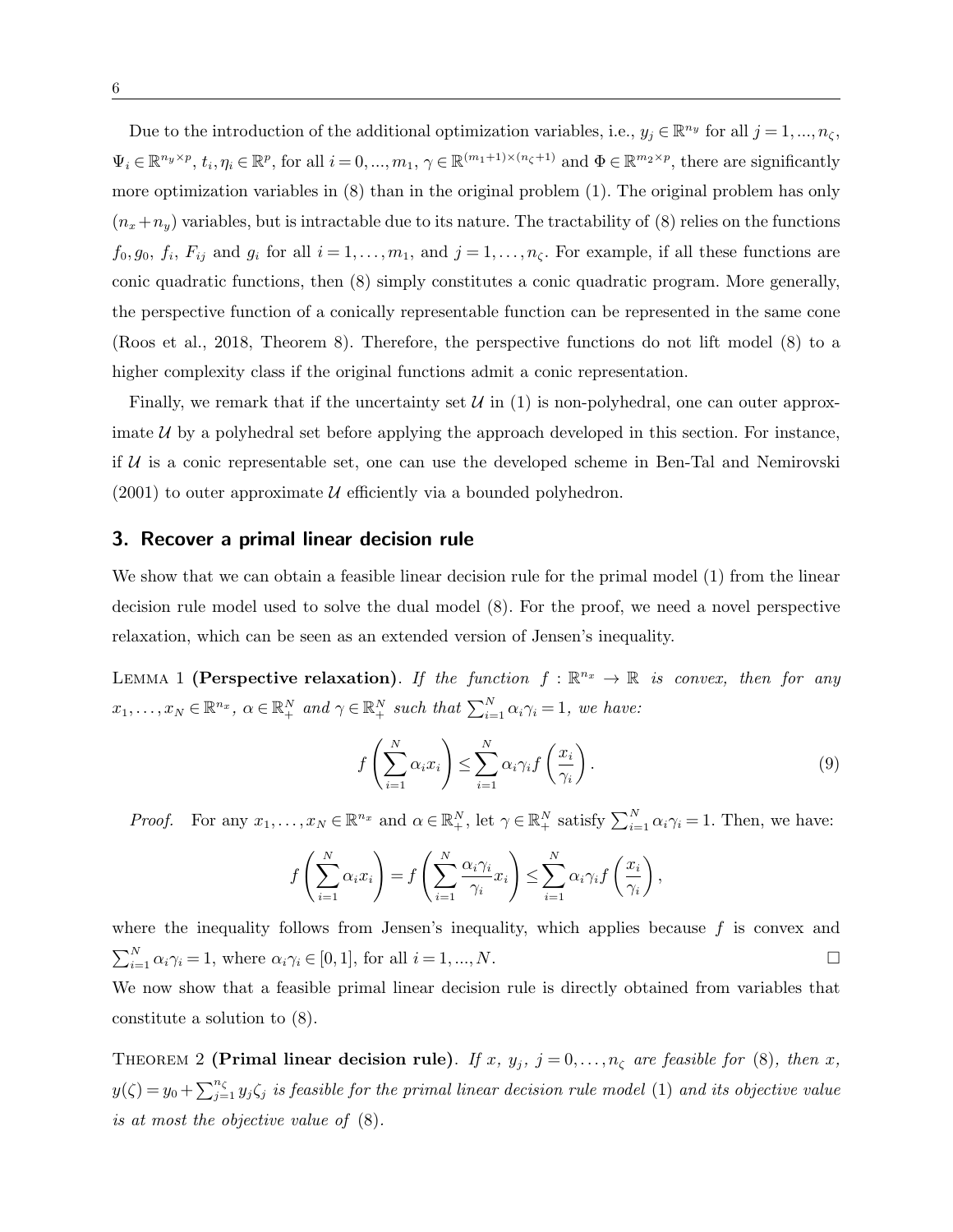*Proof.* Suppose  $x, y_j, j = 0, \ldots, n_\zeta$  are feasible for (8). We first show that x, together with linear decision rule  $y(\zeta) = y_0 + \sum_{j=1}^{n_{\zeta}} y_j \zeta_j$ , results in an objective value that is at most as high as the solution for (8). Let  $\zeta \in \mathcal{U}$ ,  $\Psi_0 \in \mathbb{R}^{n_y \times p}$  and let  $\gamma_{0j} \geq 0$ ,  $j = 0, \ldots, n_{\zeta}$  such that  $\gamma_{00} + \sum_{j=1}^{n_{\zeta}} \gamma_{0j} \zeta_j = 1$ . Then we have

$$
f_0(x) + g_0(y(\zeta)) = f_0(x) + g_0\left(y_0 + \sum_{j=1}^{n_{\zeta}} y_j \zeta_j\right)
$$
  
=  $f_0(x) + g_0\left(y_0 + \Psi_0 d + \sum_{j=1}^{n_{\zeta}} (y_j - \Psi_0 D_{\cdot j}) \zeta_j\right)$   
 $\leq f_0(x) + \gamma_{00} g_0\left(\frac{y_0 + \Psi_0 d}{\gamma_{00}}\right) + \sum_{j=1}^{n_{\zeta}} \gamma_{0j} \zeta_{0j} g_0\left(\frac{y_j - \Psi_0 D_{\cdot j}}{\gamma_{0j}}\right)$ 

For the second equality we used the fact that for any  $\Psi_0 \in \mathbb{R}^{n_y \times p}$  we have  $\Psi_0 d - \sum_{j=1}^{n_\zeta} \Psi_0 D_{\cdot j} \zeta_j = 0$ since for any  $\zeta \in \mathcal{U}$  we have  $D\zeta = d$ . The last inequality follows from Lemma 1. Using this relation we can further derive that

$$
\sup_{\zeta \in \mathcal{U}} \{f_0(x) + g_0(y(\zeta))\}
$$
\n
$$
\leq \sup_{\zeta \in \mathcal{U}} \inf_{\gamma_0 \geq 0} \left\{ f_0(x) + \gamma_0 g_0 \left( \frac{y_0 + \Psi_0 d}{\gamma_{00}} \right) + \sum_{j=1}^{n_{\zeta}} \gamma_{0j} \zeta_j g_0 \left( \frac{y_j - \Psi_0 D_j}{\gamma_{0j}} \right) \middle| \gamma_{00} + \sum_{j=1}^{n_{\zeta}} \gamma_{0j} \zeta_j = 1 \right\}
$$
\n
$$
\leq \inf_{\gamma_0 \geq 0} \sup_{\zeta \in \mathcal{U}} \left\{ f_0(x) + \gamma_0 g_0 \left( \frac{y_0 + \Psi_0 d}{\gamma_{00}} \right) + \sum_{j=1}^{n_{\zeta}} \gamma_{0j} \zeta_j g_0 \left( \frac{y_j - \Psi_0 D_j}{\gamma_{0j}} \right) \middle| \gamma_{00} + \sum_{j=1}^{n_{\zeta}} \gamma_{0j} \zeta_j = 1 \right\},
$$

where in the second inequality we used weak duality. The obtained minimax problem is still intractable. However, it can be conservatively approximated by the following robust optimization problem:

$$
\inf_{\gamma_0 \ge 0} \sup_{\zeta_0 \in \mathcal{U}} \left\{ f_0(x) + \gamma_{00} g_0 \left( \frac{y_0 + \Psi_0 d}{\gamma_{00}} \right) + \sum_{j=1}^{n_{\zeta}} \gamma_{0j} \zeta_{0j} g_0 \left( \frac{y_j - \Psi_0 D_{\cdot j}}{\gamma_{0j}} \right) \right| \forall \zeta \in \mathcal{U} : \gamma_{00} + \sum_{j=1}^{n_{\zeta}} \gamma_{0j} \zeta_j = 1
$$
\n
$$
= \inf_{\gamma_0 \ge 0, t_0, \eta_0} \left\{ f_0(x) + \gamma_{00} g_0 \left( \frac{y_0 + \Psi_0 d}{\gamma_{00}} \right) + d^\top t_0 \right| \gamma_{0j} g_0 \left( \frac{y_j - \Psi_0 D_{\cdot j}}{\gamma_{0j}} \right) \le D_{\cdot j}^\top t_0, \ j = 1, \dots, n_{\zeta}
$$
\n
$$
\gamma_{00} + \sum_{k=1}^p \eta_{0k} d_k = 1, \ \gamma_{0j} = D_{\cdot j}^\top \eta_0, \ j = 1, \dots, n_{\zeta}.
$$

The resulting objective function and constraint are contained in (8). One can apply the same approximation steps to show feasibility of the the constraints. That is, analogous it can be derived that for  $i = 1, \ldots, m_1$ , the *i*-th constraint

$$
\zeta^{\top} F_{i\cdot}(x) + f_i(x) + g_i(y(\zeta)) \le 0
$$

.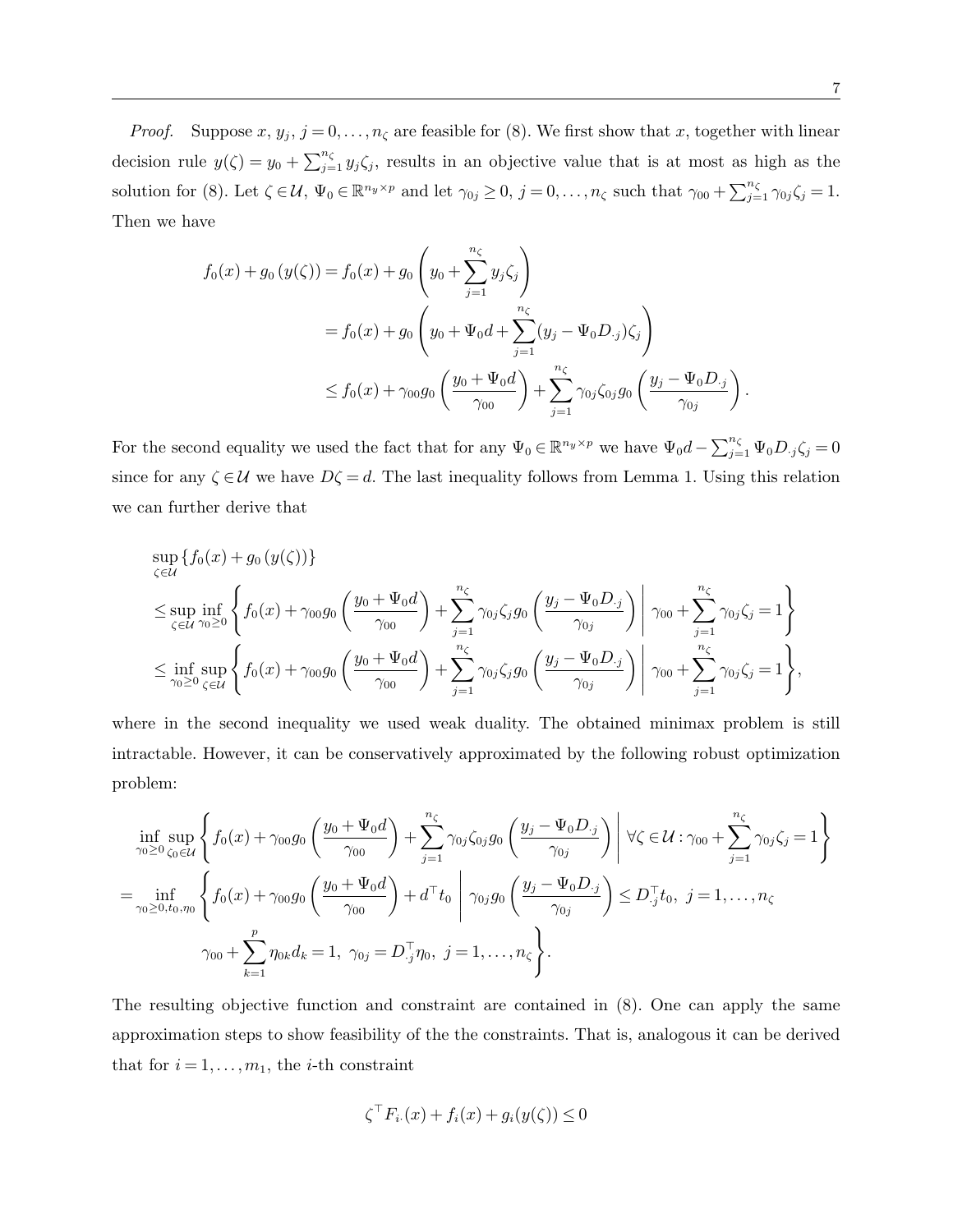is satisfied because the following set of constraints is satisfied in (8) for some  $\Psi_i \in \mathbb{R}^{n_y \times p}$  and  $\eta_i \in \mathbb{R}^{n_{\zeta}}$ :

$$
f_i(x) + \gamma_{i0} g_i \left( \frac{y_0 + \Psi_i d}{\gamma_{i0}} \right) + d^\top t_i \le 0,
$$
  
\n
$$
F_{ij}(x) + \gamma_{ij} g_i \left( \frac{y_j - \Psi_i D_{\cdot j}}{\gamma_{ij}} \right) \le D_{\cdot j}^\top t_i \qquad j = 1, ..., n_\zeta,
$$
  
\n
$$
\gamma_{i0} + d^\top \eta_i = 1,
$$
  
\n
$$
\gamma_{ij} = D_{\cdot j}^\top \eta_i \qquad j = 1, ..., n_\zeta.
$$

Finally, using standard techniques in robust optimization, without perspective relaxation, one can show that  $A(x)\zeta + By(\zeta) = b(x)$  is satisfied whenever there exists  $\Phi \in \mathbb{R}^{m_2 \times p}$  that satisfies the remaining constraints of (8):

$$
By_0 + \Phi d = b(x),
$$
  
\n
$$
A_{\cdot j}(x) + By_j = \Phi D_{\cdot j}
$$
  
\n
$$
j = 1, ..., n_{\zeta}.
$$

 $\Box$ 

To relate the objective value of the primal linear decision rule model (1) to the dual linear decision rule model (8) we use several conservative approximations in the proof of Theorem 2. Hence, the true objective value of the primal linear decision rule model could be lower than the value obtained of (8); see Remark 1 in §3 of EC for a numerical demonstration.

# 4. Lower bounds on the optimal value

A model with a finite sample of scenarios can provide a lower bound on the optimal value of (1). The sampled version of the dualized model is:

$$
\inf_{\substack{\tau, x \in \mathcal{X} \\ \lambda^1, \dots, \lambda^S \ge 0}} \tau
$$
\n
$$
\text{s.t.} \quad f_0(x) + \sum_{i=1}^{m_1} v_i^s f_i(x) + d^\top \lambda^s - (w^s)^\top b(x) - \sum_{i=0}^{m_1} z_i^s \le \tau \qquad \forall s = 1, \dots, S
$$
\n
$$
\sum_{s=1}^p D_{kj} \lambda_k^s \ge (w^s)^\top A_{\cdot j}(x) + \sum_{i=1}^{m_1} (v_i^s) F_{i,l}(x) \qquad \forall j = 1, \dots, n_\zeta, \ s = 1, \dots, S,
$$
\n
$$
(10)
$$

where  $\{(u^1, w^1, v^1, z^1), \ldots, (u^S, w^S, v^S, z^S)\}\$ is a finite subset V with a single optimization variable  $\lambda^s$  for each scenario  $s = 1, \ldots, S$ . Note that this is a standard convex optimization model, but only guarantees feasibility of the here-and-now decisions for a small set of scenarios. The question is of course how to choose scenarios to get strong lower bounds. One way to obtain an effective finite set is described by Hadjiyiannis et al. (2011).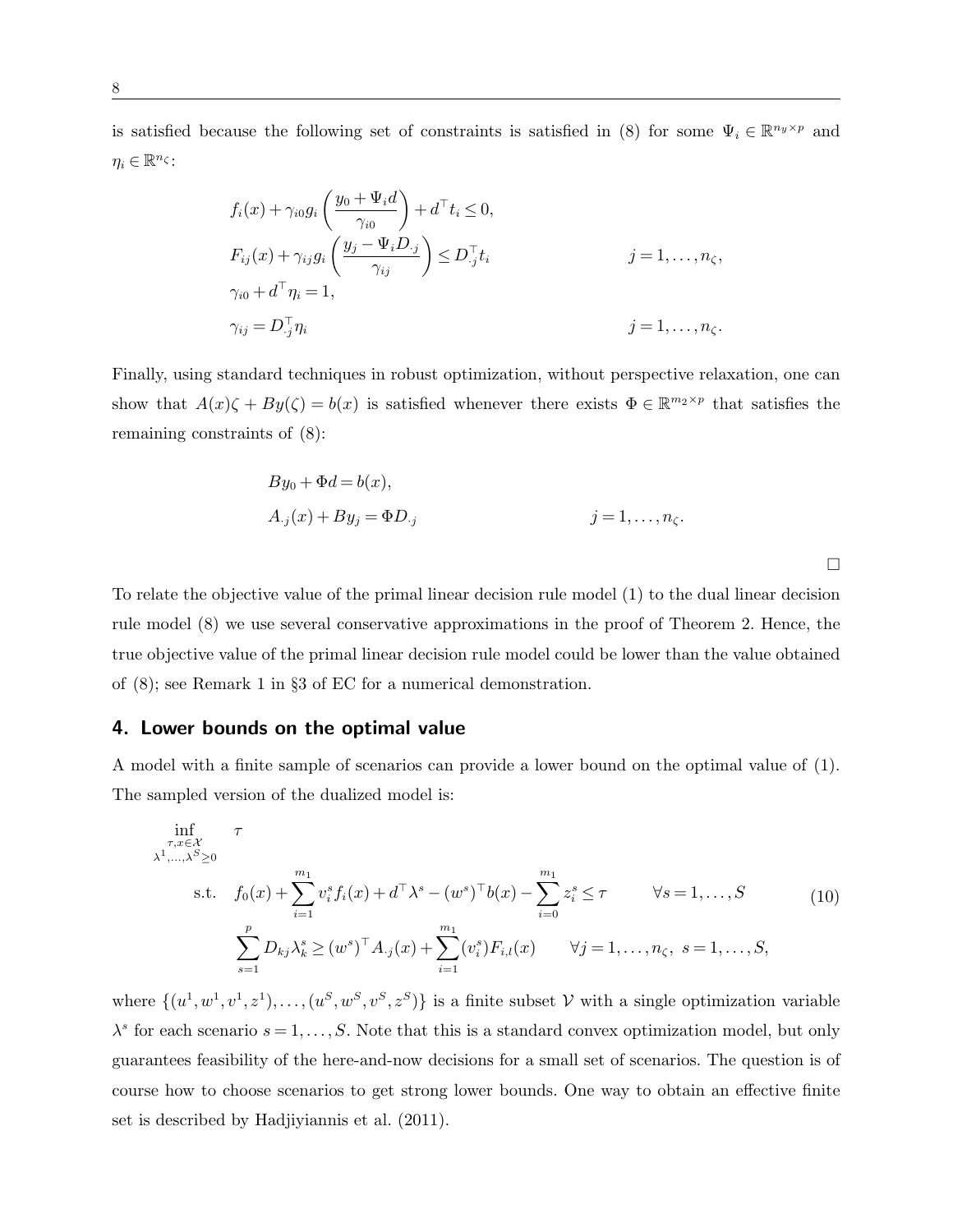If we have a set of scenarios  $\{(u^1, w^1, v^1, z^1), \ldots, (u^S, w^S, v^S, z^S)\}\)$  for the sampled version of the dualized model, we can link and recover primal scenarios  $\{\zeta^1,\ldots,\zeta^S\}$  to obtain stronger lower bounds. To establish the link, we first dualize over  $\lambda_1, \ldots, \lambda_K$  in (10), which yields

$$
\inf_{x \in \mathcal{X}} \sup_{\zeta \in \mathcal{U}} \sup_{1 \le s \le S} f_0(x) + \sum_{i=1}^{m_1} v_i^s \left( \zeta^\top F_{i\cdot}(x) + f_i(x) \right) + \left( A(x)\zeta - b(x) \right)^\top w^s - \sum_{i=0}^{m_1} z_i^s. \tag{11}
$$

For a fixed x we can now obtain primal scenarios  $\zeta^s$  for each s as the maximizers of model (11):

$$
\zeta^s \in \underset{\zeta \in \mathcal{U}}{\operatorname{arg\,max}} \left\{ \sum_{i=1}^{m_1} v_i^s \left( \zeta^\top F_{i\cdot}(x) \right) + \left( w^s \right)^\top \left( A(x) \zeta - b(x) \right) \right\}.
$$
 (12)

The resulting set of scenarios  $\{\zeta^1,\ldots,\zeta^s\}$  can then be used in a sampled model of (1).

A special case arises for right-hand-side uncertainty, where primal scenarios obtained by (12) provide stronger bounds than the dual scenarios. We say that there is only right-hand-side uncertainty if there is no direct interaction between the here-and-now decisions x and  $\zeta$ . The more formal definition is given below.

DEFINITION 1 (RIGHT-HAND-SIDE UNCERTAINTY). Model (1) has right-hand-side uncertainty if there exist  $\bar{F}_i \in \mathbb{R}^{n_{\zeta}}$  and  $\bar{A} \in \mathbb{R}^{m_2 \times n_{\zeta}}$  such that  $A(x) = \bar{A}$  and  $F_i(x) = \bar{F}_i$  for all  $x \in \mathcal{X}, i = 1, \ldots, m_1$ . Using this definition, we can now formally prove that primal scenarios obtained from dual scenarios yield stronger lower bounds for right-hand-side uncertainty.

THEOREM 3 (Primal-dual scenarios). Let  $\{(u^1, w^1, v^1, z^1), \ldots, (u^S, w^S, v^S, z^S)\}$  be a finite set of dual scenarios and  $\{\zeta^1,\ldots,\zeta^S\}$  be a set of primal scenarios obtained from (12). If there is only right-hand-side uncertainty in model (1), then the objective value of

$$
\inf_{\substack{\tau, x \in \mathcal{X} \\ y^1, \dots, y^S}} \tau
$$
\n
$$
\text{s.t.} \quad f_0(x) + g_0(y^s) \le \tau \qquad \forall s = 1, \dots, S
$$
\n
$$
(\zeta^s)^\top \bar{F}_i + f_i(x) + g_i(y^s) \le 0 \qquad \forall i = 1, \dots, m_1, \ s = 1, \dots, S
$$
\n
$$
\bar{A}\zeta^s + By^s = b(x) \qquad \forall s = 1, \dots, S
$$
\n(13)

is at least as high as the objective value of (10).

*Proof.* By duality for linear programming,  $(10)$  is equivalent to  $(11)$ . The latter formulation can be written as

$$
\inf_{x \in \mathcal{X}} \sup_{s \in \{1, ..., S\}} \left\{ f_0(x) + \sum_{i=1}^{m_1} v_i^s \left( \left( \zeta^s \right)^\top \bar{F}_{i\cdot} + f_i(x) \right) + \left( w^s \right)^\top \left( \bar{A} \zeta^s - b(x) \right) - \sum_{i=0}^{m_1} z_i^s \right\},\tag{14}
$$

where  $\zeta^s$  are the primal scenarios obtained by (12). Since  $(u^s, w^s, v^s, z^s)$  are in V for all  $s = 1, \ldots, S$ , the value of (14) must be smaller than or equal to

$$
\inf_{x \in \mathcal{X}} \sup_{s} \sup_{(u^s, w^s, v^s, z^s) \in \mathcal{V}} \left\{ f_0(x) + \sum_{i=1}^{m_1} v_i^s \left( (\zeta^s)^\top \bar{F}_{i\cdot} + f_i(x) \right) + (w^s)^\top \left( \bar{A} \zeta^s - b(x) \right) - \sum_{i=0}^{m_1} z_i^s \right\},\
$$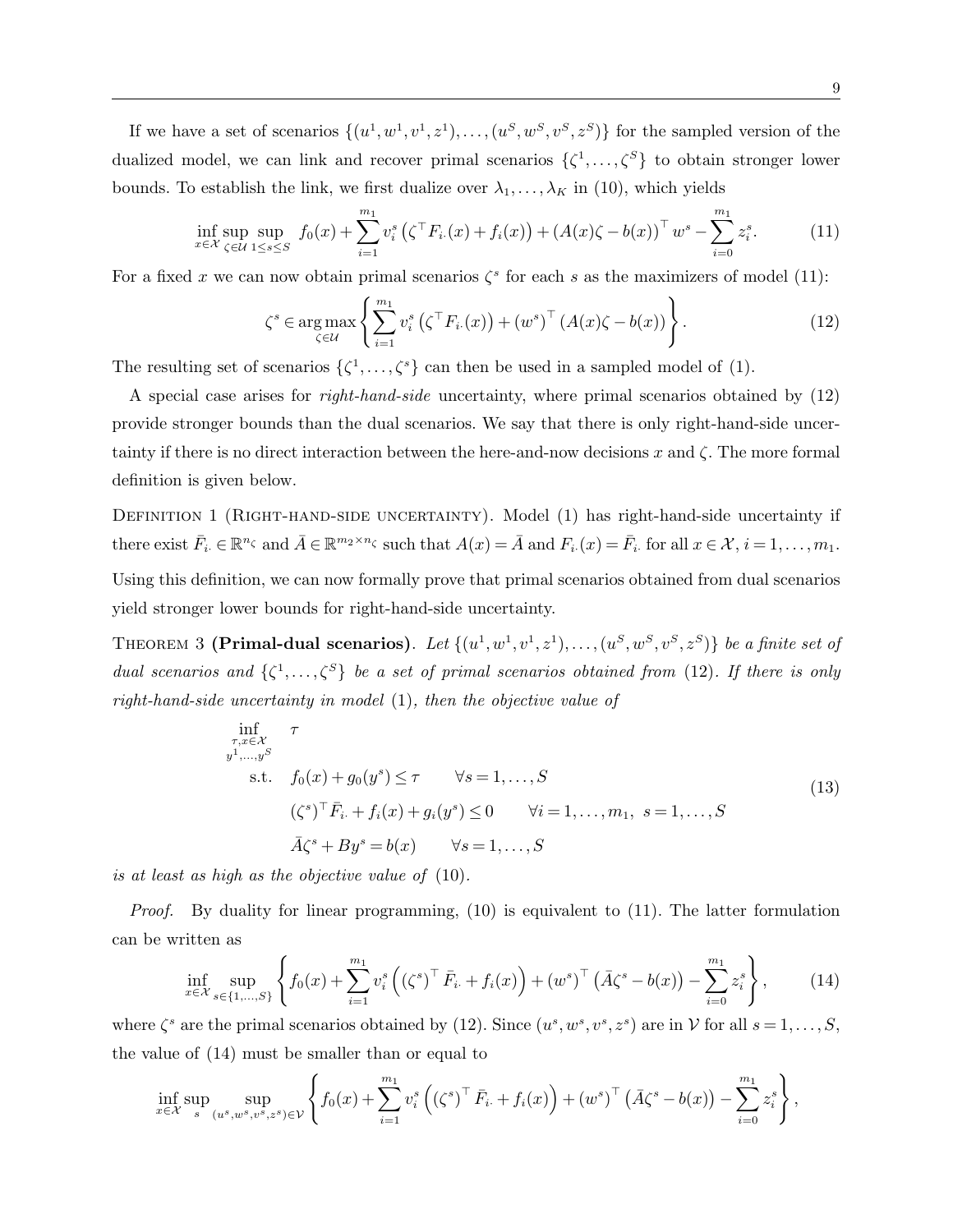since we maximize over  $(u^s, w^s, v^s, z^s)$  in the full V, instead of a subset. The value of this optimization problem is, by dualizing over  $(u^s, w^s, v^s, z^s)$ , equivalent to (13). Hence, the optimal objective value is at least as high as the optimal objective value of  $(10)$ .

The intuition behind the strength of the primal scenarios for right-hand-side uncertainty can be found in the fact that primal scenarios have no direct interaction with here-and-now decisions. That is, for right-hand-side uncertainty only, there are no terms in which both x and  $\zeta$  appear. The dual model always includes the interaction terms with here-and-now decisions via the terms  $\sum_{i=1}^{m_1} v_i^s f_i(x)$  and  $(w^s)^\top b(x)$ , even with right-hand-side uncertainty in the primal sampled model. Therefore, dual scenarios could be strong for some here-and-now decision  $x$ , but very weak for other here-and-now decisions. In that case, the feasible region of the dual sampled model is larger and therefore results in a lower objective value and thus a weaker lower bound.

For linear adjustable robust optimization models, Theorem 3 can also significantly improve lower bounds. In §5 of EC, we evaluate the performance of the lower bounding scheme proposed in this subsection using the same numerical experiment considered in Bertsimas and de Ruiter (2016). Original optimality gaps reported for the larger instances were more than halved when primal scenarios were obtained using (12). For the largest instance the linked primal scenarios reduced the gap from 10.7% to 5.2%. We do note that the numerical examples all satisfied the assumption of right-hand-side uncertainty. If there is no right-hand-side uncertainty, then a dual sampled model can yield tighter lower bounds than its primal sampled counterpart. A very small example showing this is given in §2 of EC. Therefore, the assumption of right-hand-side uncertainty assumption is crucial in Theorem 3.

## Acknowledgments

The research of the first author is partially supported by the Netherlands Organisation for Scientific Research (NWO) Talent Grant 406-14-067. The second author is partially supported by the NWO Grant 613.001.208.

## References

- A. Ben-Tal and A. Nemirovski. On polyhedral approximations of the second-order cone. Mathematics of Operations Research, 26(2):193–205, 2001.
- D. Bertsimas and F. de Ruiter. Duality in two-stage adaptive linear optimization: faster computation and stronger bounds. INFORMS Journal on Computing, 28(3):500-511, 2016.
- O. Boni and A. Ben-Tal. Adjustable robust counterpart of conic quadratic problems. Mathematical Methods of Operations Research, 68(2):211–233, 2008.
- M. Hadjiyiannis, P. Goulart, and D. Kuhn. A scenario approach for estimating the suboptimality of linear decision rules in two-stage robust optimization. In Proceedings IEEE Conference on Decision and Control and European Control Conference (CDC-ECC), pages 7386–7391, 2011.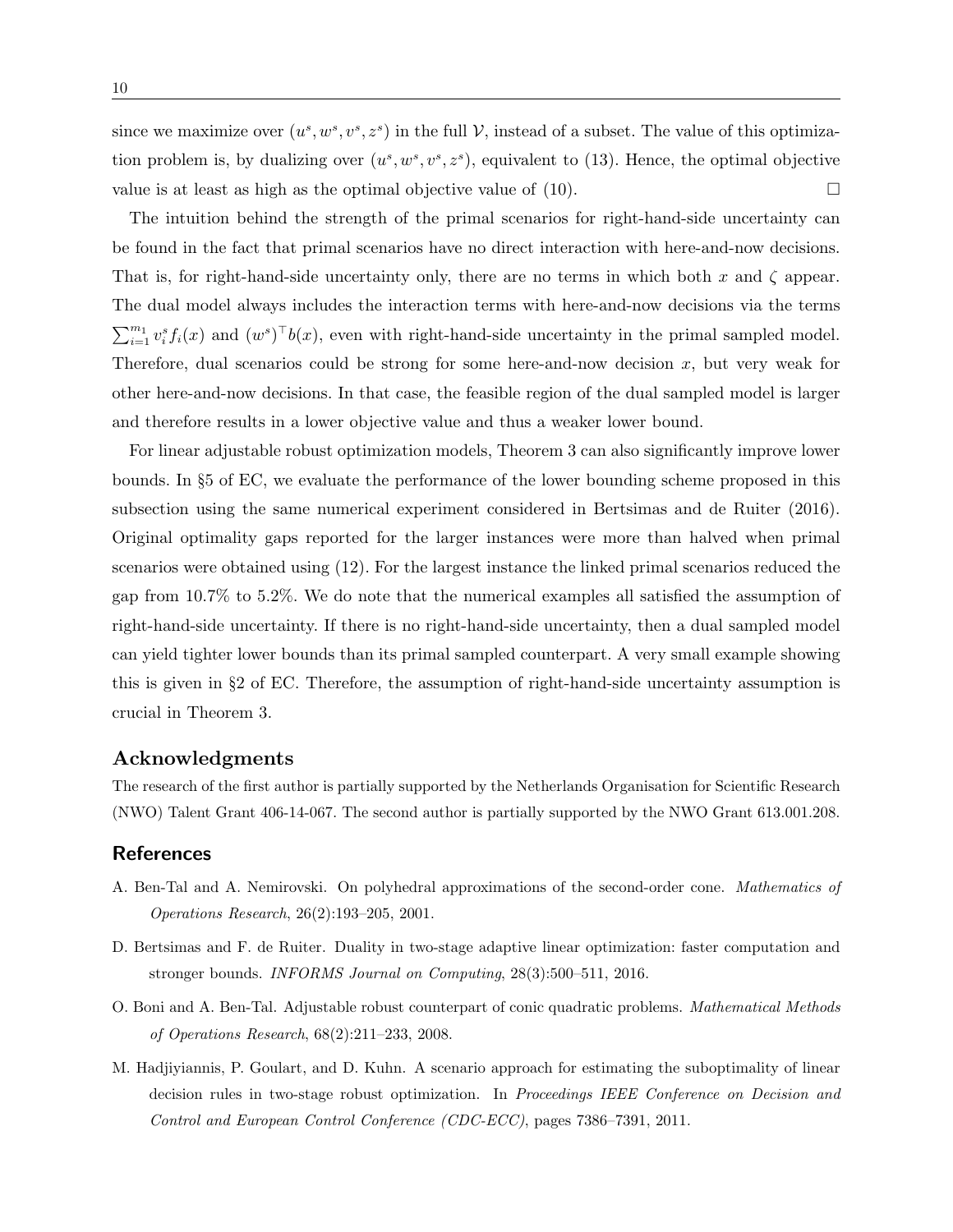- G. Hanasusanto and D. Kuhn. Conic programming reformulations of two-stage distributionally robust linear programs over wasserstein balls. Operations Research, 66(3):849–869, 2018.
- M. Pinar and R. Tütüncü. Robust profit opportunities in risky financial portfolios. Operations Research Letters, 33(4):331–340, 2005.
- R. Rockafellar. Convex Analysis. Princeton University Press, 1970.
- E. Roos, D. den Hertog, A. Ben-Tal, F.J.C.T. de Ruiter, and J. Zhen. Approximation of hard uncertain convex inequalities. Available on Optimization Online, 2018.
- A. Takeda, S. Taguchi, and R. Tütüncü. Adjustable robust optimization models for a nonlinear two-period system. Journal of Optimization Theory and Applications, 136(2):275–295, 2008.
- G. Xu and S. Burer. A copositive approach for two-stage adjustable robust optimization with uncertain right-hand sides. Computational Optimization and Applications, 70(1):33–59, 2018.
- B. Zeng and L. Zhao. Solving two-stage robust optimization problems using a column-and-constraint generation method. Operations Research Letters, 41:457–461, 2013.
- J. Zhen, D. den Hertog, and M. Sim. Adjustable robust optimization via Fourier-Motzkin elimination. Operations Research, 66(4):1086–1100, 2017.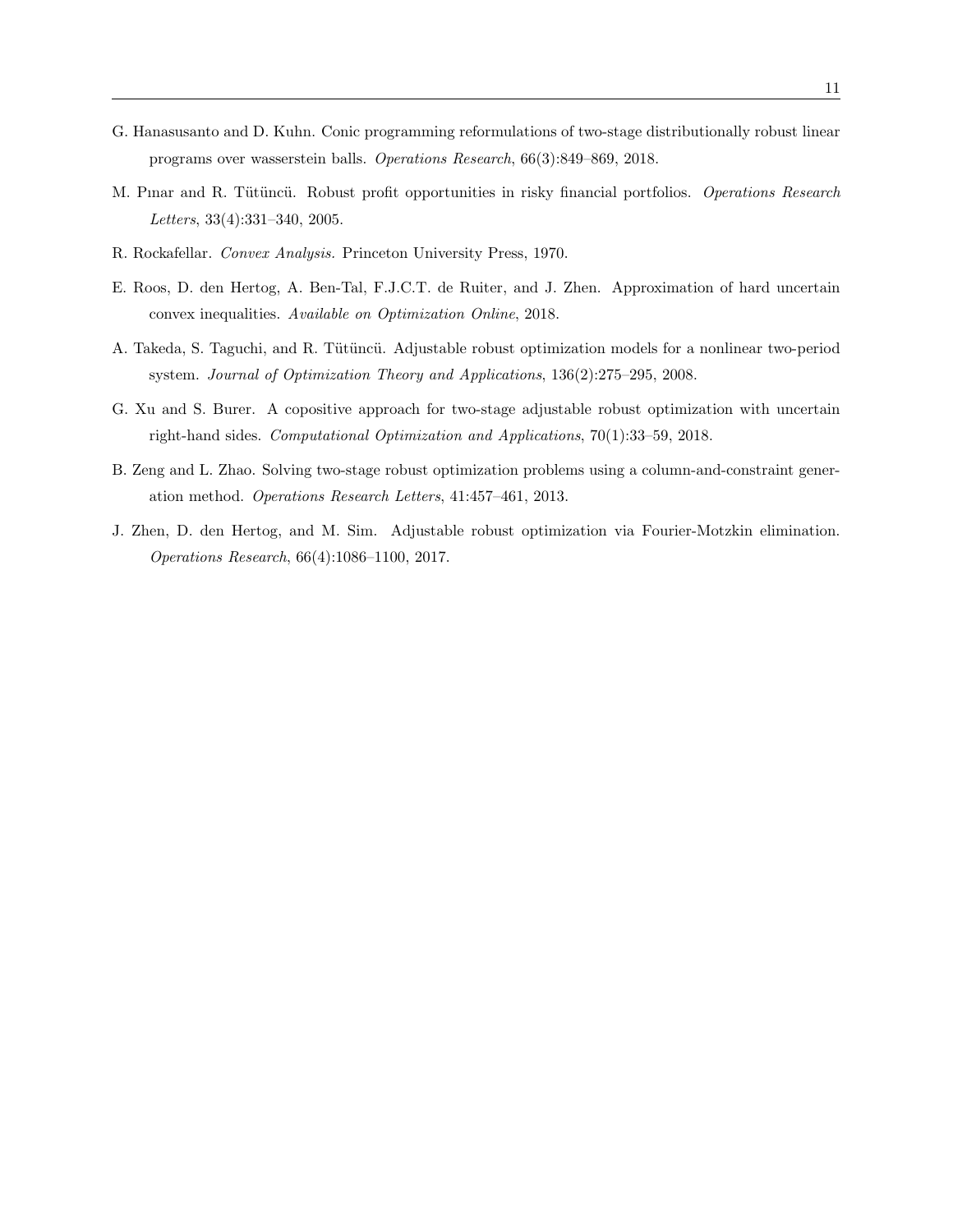# Dual approach for two-stage robust nonlinear optimization E-Companion

Frans J.C.T. de Ruiter

Operations Research and Logistics Group, Wageningen University and Research, Wageningen, The Netherlands

Jianzhe Zhen

Risk Analytics and Optimization Chair, École Polytechnique Fédérale de Lausanne, Switzerland

#### Dick den Hertog

Amsterdam Business School, University of Amsterdam, Amsterdam, The Netherlands

# 1. Proof for Theorem 1

*Proof of Theorem 1.* We adopt a similar proof strategy as for Theorem 1 in Bertsimas and de Ruiter (2016). We consider the inner infimum of (1) over y for a given  $x \in \mathcal{X}$  and  $\zeta \in \mathcal{U}$ . Since Assumption 1 holds we can apply the Lagrangian principle to (1), and obtain the following equivalent reformulation:

$$
\inf_{x \in \mathcal{X}} \sup_{\substack{\zeta \in \mathcal{U} \\ v \ge 0, w}} \inf_y f_0(x) + g_0(y) + \sum_{i=1}^{m_1} v_i \left( \zeta^{\top} F_{i \cdot}(x) + f_i(x) + g_i(y) \right) + w^{\top} \left( A(x) \zeta + By - b(x) \right).
$$

We then use the definition of the conjugate functions and calculus rules for conjugate functions (specifically Rule 5 in Table 2 of Roos et al. (2020) for the conjugate of the sum of convex functions) to obtain the following inf-sup-sup reformulation:

$$
\inf_{x \in \mathcal{X}} \sup_{\zeta \in \mathcal{U}} \sup_{(u,v,w) \in \mathcal{W}} f_0(x) + \sum_{i=1}^{m_1} v_i \left( \zeta^{\top} F_{i \cdot}(x) + f_i(x) \right) + w^{\top} \left( A(x) \zeta - b(x) \right) - \sum_{i=0}^{m_1} v_i \left( g_i \right)^* \left( \frac{u_i}{v_i} \right),
$$

where  $W = \left\{(u, v, w): v \ge 0, v_0 = 1, \sum_{i=0}^{m_1} u_i = -B^{\top} w\right\}$ . We can then switch the order of supremum such that the inner supremum is over  $\zeta \in \mathcal{U}$ . Since the inner supremum model is linear in  $\zeta$ , we can apply strong duality for linear optimization to obtain the inf-sup-inf reformulation:

> $\overline{\phantom{a}}$  $\mid$ I  $\mid$  $\mid$

$$
\inf_{x \in \mathcal{X}} \sup_{(u,v,w) \in \mathcal{W}} \inf_{\lambda} \left\{ \sum_{i=0}^{m_1} v_i f_i(x) + d^\top \lambda - w^\top b(x) - \sum_{i=0}^{m_1} v_i (g_i)^* \left( \frac{u_i}{v_i} \right) \right\}
$$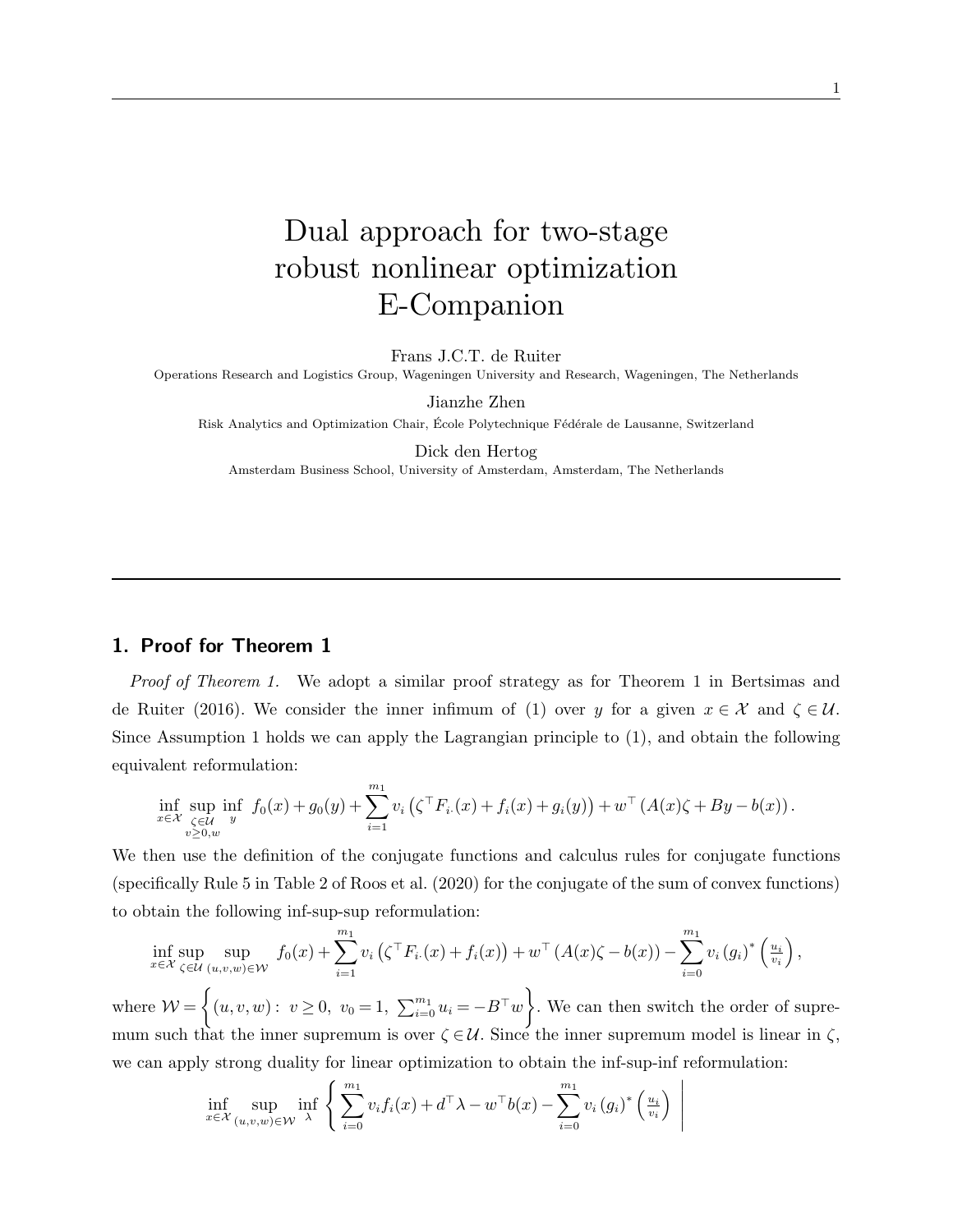$$
\sum_{k=1}^{p} D_{kj} \lambda_k \geq w^{\top} A_{\cdot j}(x) + \sum_{i=1}^{m_1} v_i F_{ij}(x), \ \ j = 1, \ldots, n_{\zeta} \bigg\}.
$$

We then introduce epigraph variables  $z_i$  for every  $v_i(g_i)^* \left(\frac{u_i}{v_i}\right)$ vi  $, i = 0, ..., m_1$ , and finally obtain (6).  $\Box$ 

# 2. Example when conditions in Theorem 3 are violated

Consider the following problem:

$$
\min_{(x_1,x_2)\in\mathcal{X}} \max_{(\zeta_1,\zeta_2)\in\mathcal{U}} \min_y \{-y \mid -1 + x_1\zeta_1 + x_2\zeta_2 + y^2 \le 0\},\,
$$

where  $\mathcal{X} = \{(x_1, x_2) \ge 0 \mid x_1 + x_2 = 1\}$  and  $\mathcal{U} = \{(\zeta_1, \zeta_2) \ge 0 \mid \zeta_1 + \zeta_2 \le 1\}$ . This problem satisfies the strong relatively complete recourse condition, because for all  $(x_1, x_2) \in \mathcal{X}$  and  $(\zeta_2, \zeta_2) \in \mathcal{U}$  the wait-and-see decision  $y = 0$  is feasible. Using Theorem 1 we can obtain the dual version of this problem:

$$
\min_{(x_1,x_2)\in\mathcal{X}}\max_{v\geq 0}\min_{\lambda\geq 0}\left\{-\frac{1}{4v}-v+\lambda\ |\ \lambda\geq vx_1,\ \lambda\geq vx_2\right\}.
$$

For this small problem the optimal solution can be determined without heavy computations. The optimal objective value for these problems is  $-\frac{1}{\sqrt{2}}$  $\frac{1}{2}$  and is obtained for here-and-now decision  $x_1^* =$  $x_2^* = \frac{1}{2}$  $\frac{1}{2}$ , and wait-and-see decision  $y^* = \frac{1}{\sqrt{2}}$  $\frac{1}{2}$  in the primal formulation and  $\lambda^* = \frac{1}{2}$  $\frac{1}{2}v$  in the dual formulation. The worst-case objective value in the dual formulation is achieved for  $v^* = \frac{1}{\sqrt{2}}$  $\frac{1}{2}$ . Suppose we solve the sampled version of the problem for only this worst-case scenario  $v^*$ . In that case, the sampled model looks like:

$$
\min_{(x_1, x_2) \in \mathcal{X}, \bar{\lambda} \ge 0} \left\{ -\frac{2}{2\sqrt{2}} - \frac{1}{\sqrt{2}} + \bar{\lambda} \mid \bar{\lambda} \ge \frac{1}{\sqrt{2}} x_1, \ \bar{\lambda} \ge \frac{1}{\sqrt{2}} x_2 \right\},\
$$

which has optimal objective value of  $-\frac{1}{4}$  $\frac{1}{2}$ . Hence, the lower bound that follows from the sampled version of the dual formulation is tight. If we now want to match a critical scenario  $\zeta^*$  using (12) we get

$$
\zeta^* \in \operatorname*{arg\,max}_{\zeta \in U} \{ v^*(x_1^*\zeta_1 + x_2^*\zeta_2) \}
$$
  
= 
$$
\operatorname*{arg\,max}_{\zeta \in U} \{ v^*(\frac{1}{2}\zeta_1 + \frac{1}{2}\zeta_2) \}
$$
  
= 
$$
\{\zeta_1, \zeta_2 \ge 0 \mid \zeta_1 + \zeta_2 = 1 \}.
$$

Notice that there is no unique maximizer to (12) for this problem. If we take extreme point  $(\zeta_1^*, \zeta_2^*)$  = (1,0), then the sampled version of the primal formulation is

$$
\min_{(x_1,x_2)\in\mathcal{X},\bar{y}} \left\{-\bar{y} \mid -1 + x_1 + \bar{y}^2 \le 0\right\},\,
$$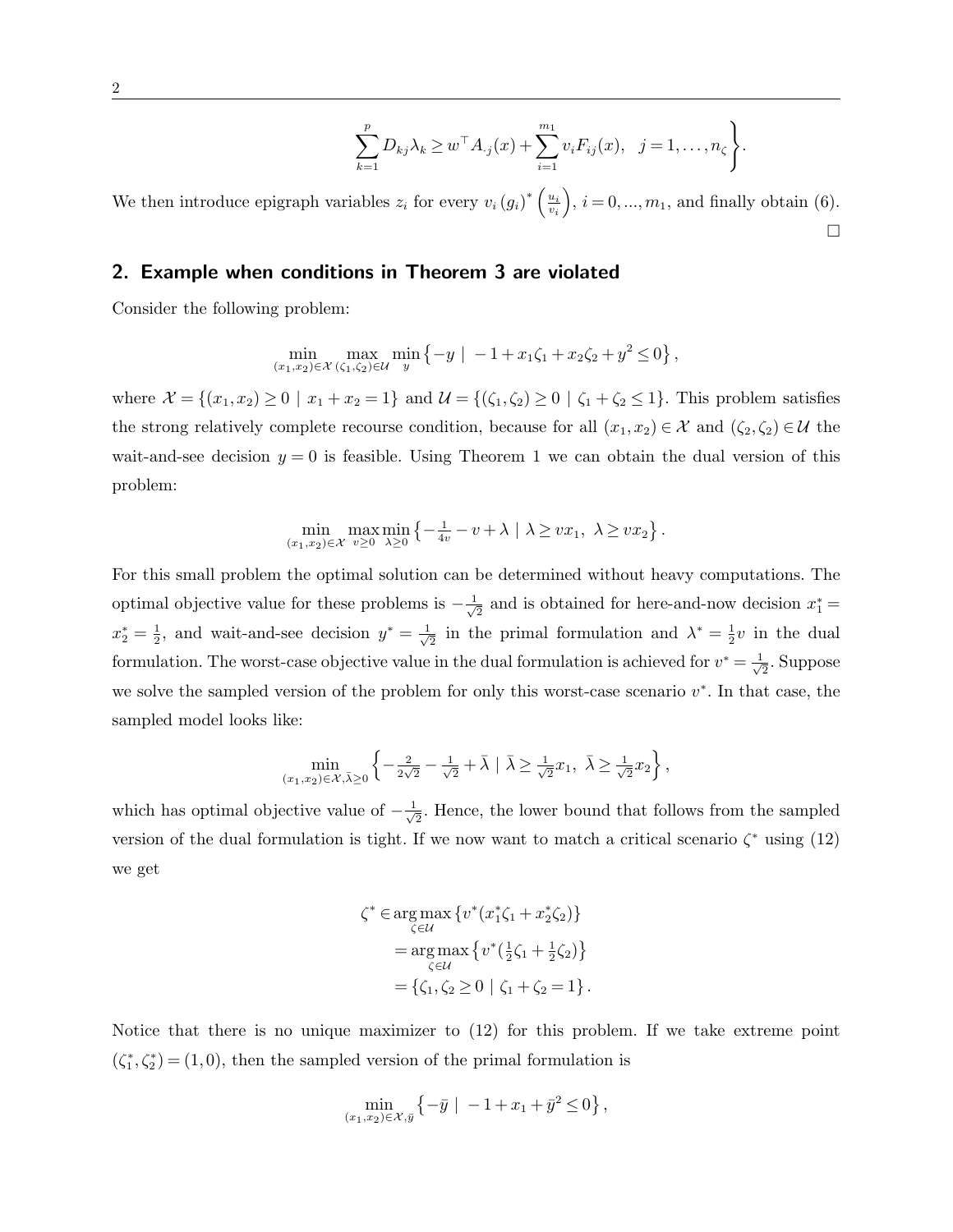which has optimal objective value of  $-1$ , which is strictly lower than the optimal solution to the original problem of  $-\frac{1}{\sqrt{2}}$  $\frac{1}{2}$ . Hence, in contrast to instances with only right-hand-side uncertainty, the sampled version of the dual formulation can give tighter lower bounds with left-hand-side uncertainty.

# 3. Example 1: distribution on a network with commitments

## 3.1. Problem formulation

This problem is adapted from Bertsimas and de Ruiter (2016). For the distribution on a network we determine the stock allocation  $x_i$  for location i, and the contracted transporting units  $z_{ij}$  from location i to location j,  $i, j = 1,...,N$ , prior to knowing the realization of the demand at each location. The demand  $\zeta$  is uncertain and assumed to be in a budget uncertainty set:

$$
\mathcal{U} = \left\{ \zeta \ge 0 \; : \; \zeta \le \hat{\zeta}, \; e^{\top} \zeta \le \Gamma \right\},\
$$

where  $\hat{\zeta}_i \in \mathbb{R}_+$  denotes the maximum demand at location  $i, i = 1,...,N$ , and  $\Gamma \in \mathbb{R}_+$  denotes the maximum total demand. After we observe the realization of the demand we can transport stock  $y_{ij}$  from location i to location j at cost  $t_{ij}$  in order to meet all demand,  $i, j = 1, ..., N$ . The aim is to minimize the worst case total costs, which includes the storage costs (with unit costs  $c_i$ ), the cost arising from shifting the products from one location to another (after the demands are realized), and the cost from violating the committed contract. A contract is violated if the transporting units  $y_{ij}$  differentiate from the committed units  $z_{ij}$ ,  $i, j = 1,...N$ . This distribution model can now be written as a specific instance of the primal problem as follows:

$$
\inf_{\substack{x \in \mathcal{X} \\ z, \tau}} \sup_{\zeta \in \mathcal{U}} \inf_{y \ge 0} \left\{ \sum_{i=1}^N c_i x_i + \tau \mid \frac{\sum_{i,j=1}^N t_{ij} y_{ij} + \frac{1}{2} \sum_{i,j=1}^N t_{ij} (y_{ij} - z_{ij})^2 \le \tau}{\sum_{j=1}^N y_{ji} - \sum_{j=1}^N y_{ij} \ge \zeta_i - x_i} \right\},
$$
\n(1)

where the quadratic terms in the first constraint captures the cost of contract violation, and  $\mathcal{X} = \left\{ x \in \mathbb{R}^N_+ \mid e^\top x \ge \Gamma, \ x_i \le K_i \quad i = 1, ..., N \right\}.$  The set of linear constraints in (1) are the balance equations: we have to shift stock to and from location  $i$  such that the initial storage plus the net shift in stock still exceeds the demand at i. The constraints in  $\mathcal X$  restrict the capacity of the stock at location *i* to at most  $K_i$ ,  $i = 1, ..., N$ , as well as the total stock to be at least the maximum demand. The dualized formulation we obtain after consecutive dualization over the adjustable variables y and the uncertain parameters  $\zeta$  is given below:

$$
\inf_{\substack{x \in \mathcal{X} \\ z, \tau}} \sup_{(u,v,w) \in \mathcal{V}} \inf_{\lambda \ge 0} \left\{ \sum_{i=1}^{N} c_i x_i + \tau \mid \frac{\sum_{i=1}^{N} (\hat{\zeta} \lambda_i - u_i x_i) + \Gamma \lambda_0 \dots}{-\sum_{i,j=1}^{N} \left[ (u_j - u_i - t_{ij} - v_{ij}) z_{ij} + \frac{1}{2} w_{ij} \right] \le \tau \right\}, \tag{2}
$$

where  $V = \{(u, v, w) \geq 0: (u_i - u_j + v_{ij} - t_{ij})^2 \leq w_{ij}t_{ij} \quad \forall i, j = 1, ...N\}$ . Note that in both problem formulations (1) and (2), the epigraphical auxiliary variable  $\tau$  can be eliminated, then it can be verified that the resulting formulations satisfy (strongly relative) complete recourse.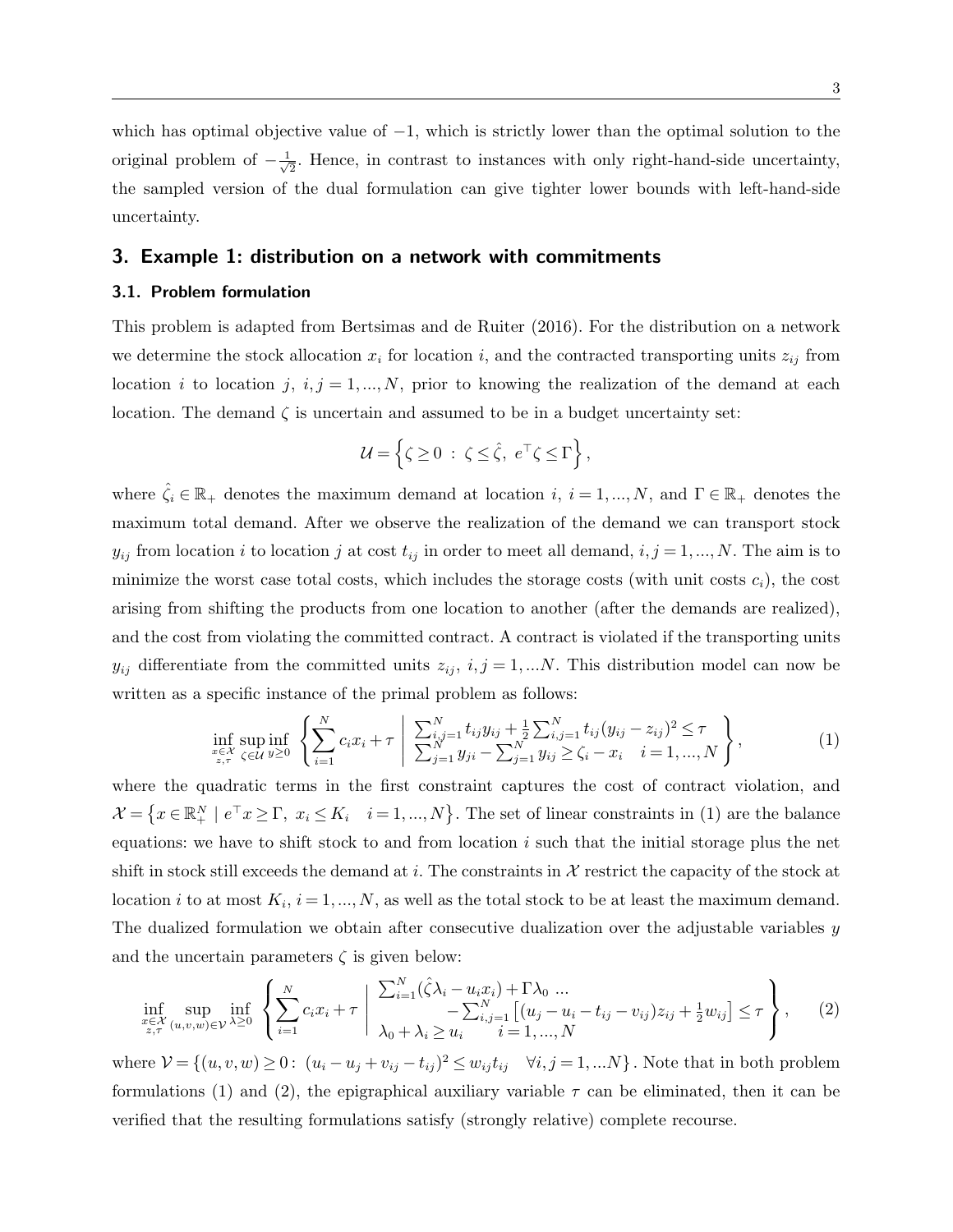## 3.2. Numerical setting

We choose  $N \in \{5, 10, 20, 30, 40, 50, 60\}$  locations uniformly at random from  $[0, 10]^2$ . Let  $t_{ij}$ , the cost to transport one unit of demand from location  $i$  to  $j$ , be the Euclidean distance. The unit storage cost  $c_i$  are equal to 6 for  $i = 1, ..., [N/10] + 1$  warehouses and 10 for  $i = [N/10] + 1, ..., N$ stores. The individual maximum demand  $\hat{\zeta}$  and the capacity  $K_i$ ,  $i = 1, ..., N$ , of each location is set to 30 units. The total demand in the network is set to  $20\sqrt{N}$ . As an illustration, Figure 1 depicts a distribution on a network obtained from solving (2) with linear decision rules, which takes around 100s. All computations were carried out with MOSEK 8.0 (MOSEK ApS, 2017) on an Intel Core(TM) i5-4590 Windows computer running at 3.30GHz with 8GB of RAM. All modeling was done using the modeling package XProg (http://xprog.weebly.com). All the reported numbers in the tables are the average of 10 randomly generated instances.



**Figure 1** Stock allocation for  $N = 40$  with 35 stores (squares) and 5 warehouses (circles) for one random instance. The filled dots have stock and the larger the dots are, the more stock is allocated.

### 3.3. Results on linear decision rules and bounds

For all cases we use linear decision rules to find solutions to the dualized model (2). For the smaller instance sizes, we also use the Fourier-Motzkin elimination of up to 10 adjustable variables. Since the model only has right-hand-side uncertainty, Theorem 3 states that we only have to use primal sampled scenarios to obtain a strong lower bound. The results are depicted in Table 1.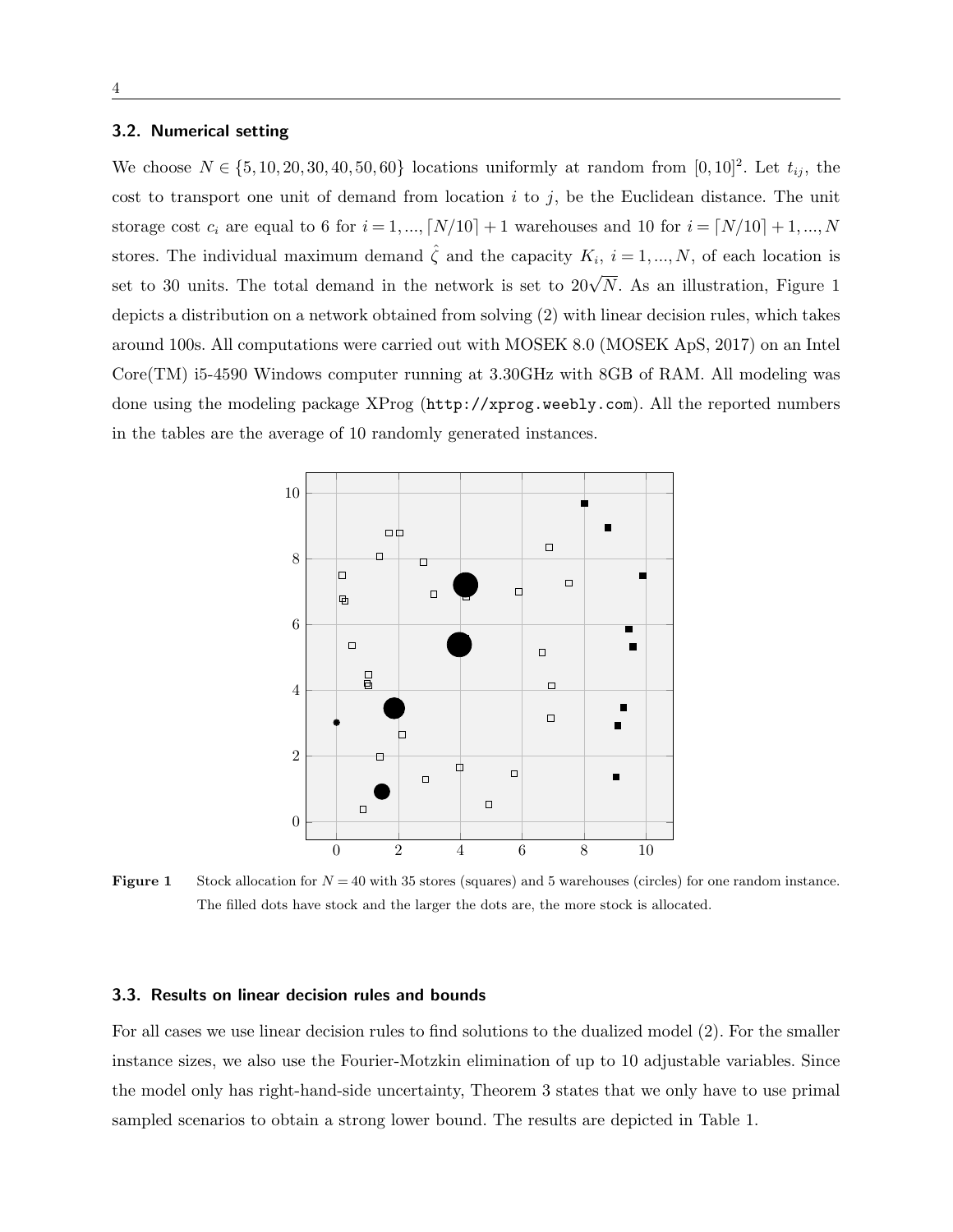Table 1 Numerical results for distribution on a network with commitments. Objective values for the linear decision rule solution, Fourier-Motzkin up to 10 variable elimination and the sampled lower bound model using primal scenarios are depicted. The time refers to the computing time for the linear decision rule solution. All the

|                                                            |        | 10 20 30 40                   |  | 50 | -60 |
|------------------------------------------------------------|--------|-------------------------------|--|----|-----|
| Linear decision rules                                      | 703    | 1029 1377 1606 1790 1962 2115 |  |    |     |
| Fourier-Motzkin                                            | $-635$ | 944 1350 $*$ * * *            |  |    |     |
| Lower bound                                                |        |                               |  |    |     |
| Time linear decision rules (s) $ $ < 0.1 0.3 14 31 118 337 |        |                               |  |    | 665 |

numbers are the average of 10 randomly generated instances.

We observe that in all cases the linear decision rules give good performance, with objective values within 10% of the lower bound for the smaller cases and within 5% for the larger cases. Furthermore, the nonlinear models with linear decision rules can all be solved within seconds for the smaller cases. For a larger number of locations the number of variables grows quadratically, which explains the computation time increases to several minutes for  $N = 60$ . The Fourier-Motzkin elimination only find a solution within one hour of computation time for  $N \leq 20$ , but has the potential to get the solution closer to the lower bound.

Remark 1. It follows from Theorem 2 that the infimum of (1) with primal linear decision rules lower bounds that of (2) with dual linear decision rules. We propose to numerically evaluate the difference between the obtained infima from solving (1) and (2) with linear decision rules for  $N = 5$ . From Table 1 we observe that for  $N = 5$ , the average optimal value of (2) with dual linear decision rules is 703. By a vertex enumeration, we obtain the average optimal value of (1) with primal linear decision rules, *i.e.*, 665. The obtained average optimal values from solving (1) and (2) with linear decision rules are suboptimal because they are higher than that from Fourier-Motzkin elimination (i.e., 635, see Table 1).

# 4. Example 2: worst-case energy configuration of system with piecewise-linear springs

#### 4.1. Problem formulation

The problem described in this section is adopted from Lobo et al. (1998). We consider a mechanical system that consists of N nodes at positions  $x_1, \ldots, x_N \in \mathbb{R}^2$ , with node i connected to node  $i + 1$ , for  $i = 1, \ldots, N-1$ , by a nonlinear spring. The nodes  $x_1$  and  $x_N$  are fixed at given values a and b, respectively. The tension in spring  $i$  is a nonlinear function of the distance between its endpoints, *i.e.*,  $||x_i - x_{i+1}||_2$ :

$$
s\left(\|x_i - x_{i+1}\|_2 - l_i^0\right)_+,
$$

where  $z_+ = \sup\{z, 0\}$ ,  $s \in \mathbb{R}_+$  is the stiffness of the springs, and  $l_i^0 \in \mathbb{R}_+$  is the natural (no tension) length of spring i. In this model the springs can only produce positive tension (which would be the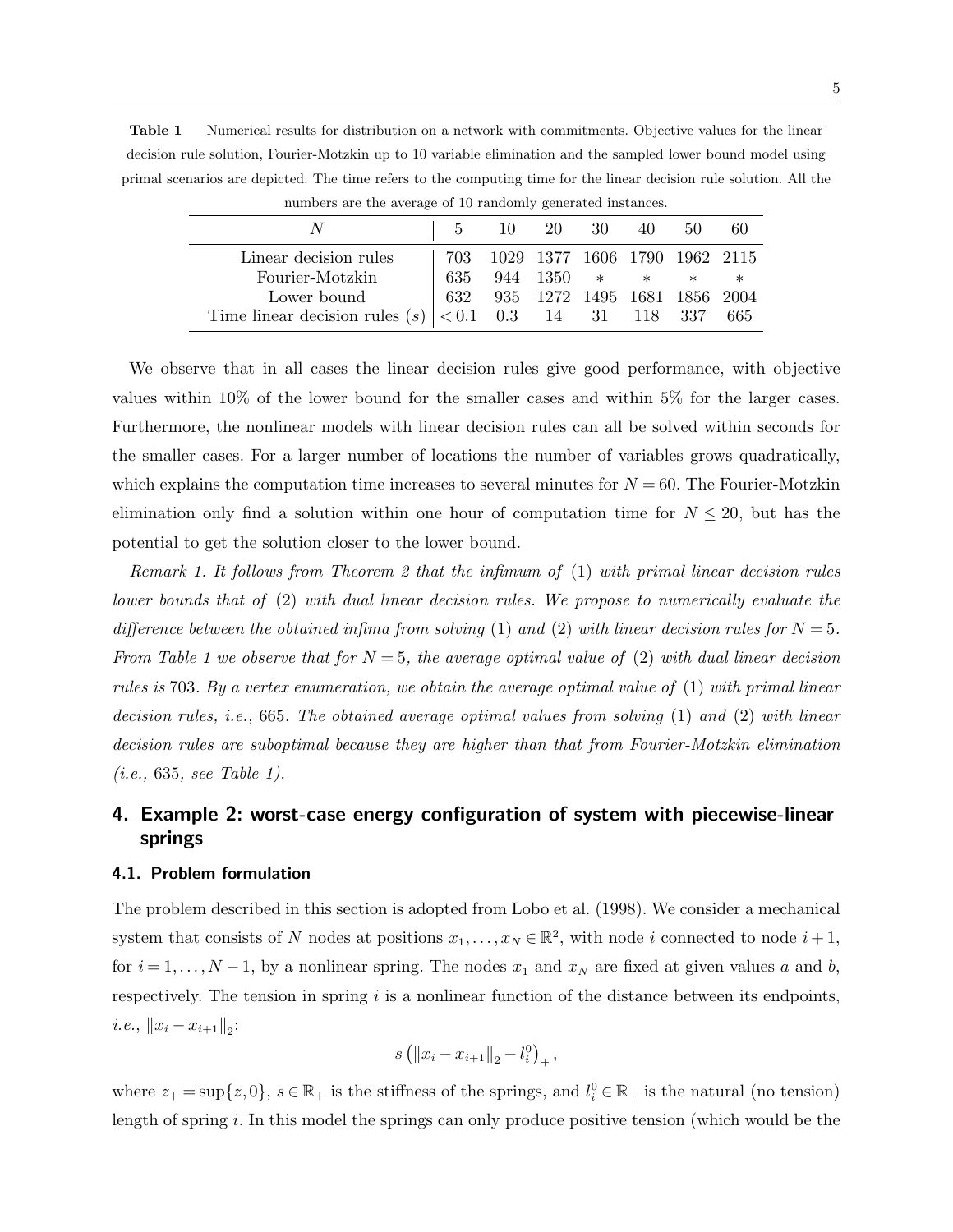

Figure 2 System of nodes (weights) connected by springs from Lobo et al. (1998). The first and last node positions, *i.e.*,  $x_1$  and  $x_N$ , are fixed.

case if they buckled under compression). Each node has a mass of weight  $w$  attached to it. This is shown in Figure 2. The problem is to compute the equilibrium configuration of the system, *i.e.*, values of  $x_1, \ldots, x_N$  such that the net force on each node is zero. This can be done by finding the minimum energy configuration, *i.e.*, solving a second-order cone optimization problem:

$$
\inf_{x\geq 0} w \sum_{i=1}^{N} x_{i2} + \frac{s}{2} \sum_{i=1}^{N-1} \left[ \left( \|x_i - x_{i+1}\|_2 - l_i^0 \right)_+ \right]^2
$$
\n
$$
\text{s.t.} \quad x_1 = a, \quad x_N = b,
$$
\n
$$
(3)
$$

where  $x_{i2}$  is the second element of the vector  $x_i$ . For more detailed description of this problem, we refer to the original paper Lobo et al. (1998). Suppose the length of the springs are uncertain. The uncertainty may arise due to variations in the production process. Of course other parameters, e.g., weight(w), stiffness(s), initial location of  $x_1$  and  $x_N$ , may also be uncertain. Here we focus on uncertainty in the length of the springs, *i.e.*,  $l(\zeta) = l^0 - \zeta$  (because only positive tension is considered), and the uncertain parameter  $\zeta \in \mathbb{R}^{N-1}$  resides in a budget uncertainty set:

$$
\mathcal{U} = \left\{ \zeta \ge 0 \; : \; \zeta \le \hat{\zeta}, \; e^{\top} \zeta \le \Gamma \right\},\
$$

where  $\hat{\zeta}_i \in \mathbb{R}_+$  denotes the maximum deviation from the nominal length  $l^0$  of spring  $i, i = 1, ..., N-1$ , and  $\Gamma \in \mathbb{R}_+$  denotes the maximum total deviation of the springs. The minimum energy configuration model becomes a robust optimization model:

$$
\inf_{x\geq 0}\sup_{\zeta\in\mathcal{U}}\left\{w\sum_{i=1}^N x_{i2} + \frac{s}{2}\sum_{i=1}^{N-1}\left[\left(\|x_i - x_{i+1}\|_2 - l_i(\zeta)\right)_+\right]^2 \; \middle| \; x_1 = a, \; x_N = b\right\},\tag{4}
$$

which can be rewritten as a two-stage robust optimization problem:

$$
\inf_{x\geq 0} \sup_{\zeta \in \mathcal{U}} \inf_{y\geq 0} \left\{ w \sum_{i=1}^N x_{i2} + \frac{s}{2} \sum_{i=1}^{N-1} y_i^2 \mid \left\| x_i - x_{i+1} \right\|_2 - l_i(\zeta) \leq y_i \ i = 1, ..., N-1 \right\}.
$$
 (5)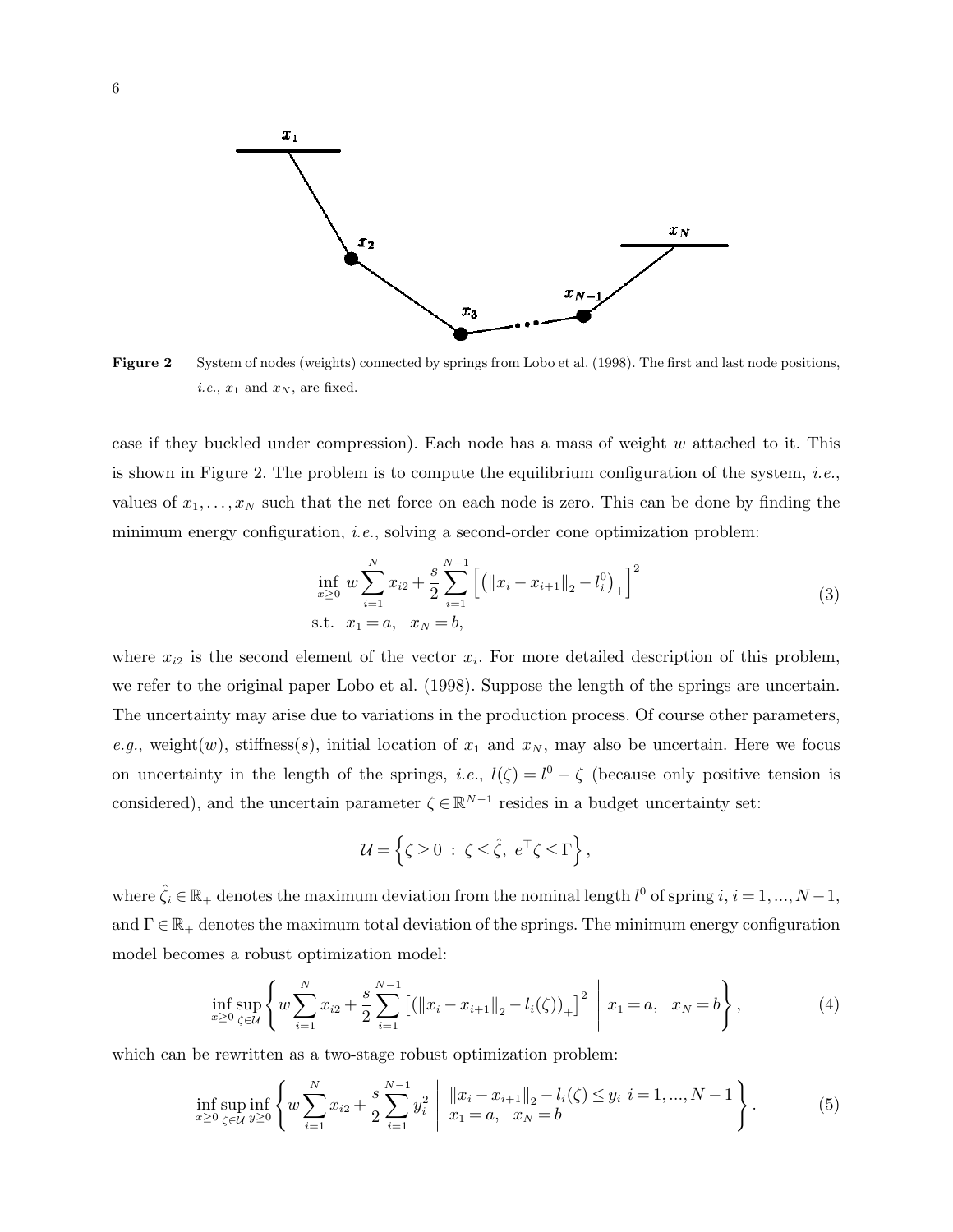It can be verified that models  $(4)$  and  $(5)$  are equivalent, that is, eliminating all the  $y_i$ 's for  $i = 1, \ldots, N - 1$  in (5) we obtain (4). We solve the dualized formulation of (5) via linear decision rules. Note that here the strong relatively complete recourse assumption is satisfied.

### 4.2. Numerical setting

We consider  $N \in \{15, 20, 30, 45, 60, 100\}$  nodes that are connecting  $N-1$  springs. The nodes  $x_1$  and  $x_N$  are fixed at given values  $a = (0, 90)$  and  $b = (100, 50)$ , respectively. The natural (no tension) nominal length is  $l_i^0 = 1 + \epsilon_i$ , where  $\epsilon_i$  is a random number drawn from a uniform distribution  $U(0, 4), i = 1, \ldots, N-1$ , and the stiffness of the springs is  $s = 2$ . Each node has a mass of weight  $w = \frac{1}{10}$  attached to it. The upper-bound  $\hat{\zeta}_i$  is set at  $15\%l_i^0$  for  $i = 1, ..., N - 1$ , and  $\Gamma = \frac{1}{2}e^{\top}\hat{\zeta}$ . The computations is carried out with MOSEK 8.1 (MOSEK ApS, 2017) on an Intel(R) Xeon(R) E3-1241 v3 Windows computer running at 3.50GHz with 16GB of RAM. All modeling was done using the modeling package XProg (http://xprog.weebly.com).

## 4.3. Results

Figure 3 illustrates the static and robust locations of the nodes for  $N = 45$ , which shows that in order to minimize energy configuration under length uncertainty, in the solution from linear decision rules consecutive nodes are placed closer to each other than in the solution from static decision rules. Figure 4 depicts the robust locations obtained from solving the dualized model of  $(5)$  with linear decision rules. It shows that as N increases, the curvature of the connection between  $x_1$  and  $x_N$  becomes severer; if N is large enough, *i.e.*,  $N = 100$ , then there are too many nodes with positive weights, all the useless nodes will simply be closely placed on the ground.

Since the infimum obtained from linear decision rule coincides with its lower bound (LB-P) in Table 2, which implies that the approximations from solving the dualized model of (5) via linear decision rules are tight. For small  $N$ , we observe that the infimum from primal static decision rule values are larger than that from solving the dualized model of (5) via linear decision rules, which means that the approximated solutions obtained via static decision rules are suboptimal. Since the robust problem  $(5)$  becomes easier to solve as N becomes larger, the infimum from primal static decision rule values becomes closer to that from solving the dualized model of (5) with linear decision rules.

## 5. Distribution on a network without commitments

Consider the linear variant of Problem (1) considered in §3, that is, distribution on a network without commitments, which can be written as the following two-stage robust linear optimization problem:

$$
\inf_{x \in \mathcal{X}} \sup_{\zeta \in \mathcal{U}} \inf_{y \ge 0} \left\{ \sum_{i=1}^N c_i x_i + \sum_{i,j=1}^N t_{ij} y_{ij} \; \middle| \; \sum_{j=1}^N y_{ji} - \sum_{j=1}^N y_{ij} \ge \zeta_i - x_i \quad i = 1, ..., N \right\}.
$$
 (6)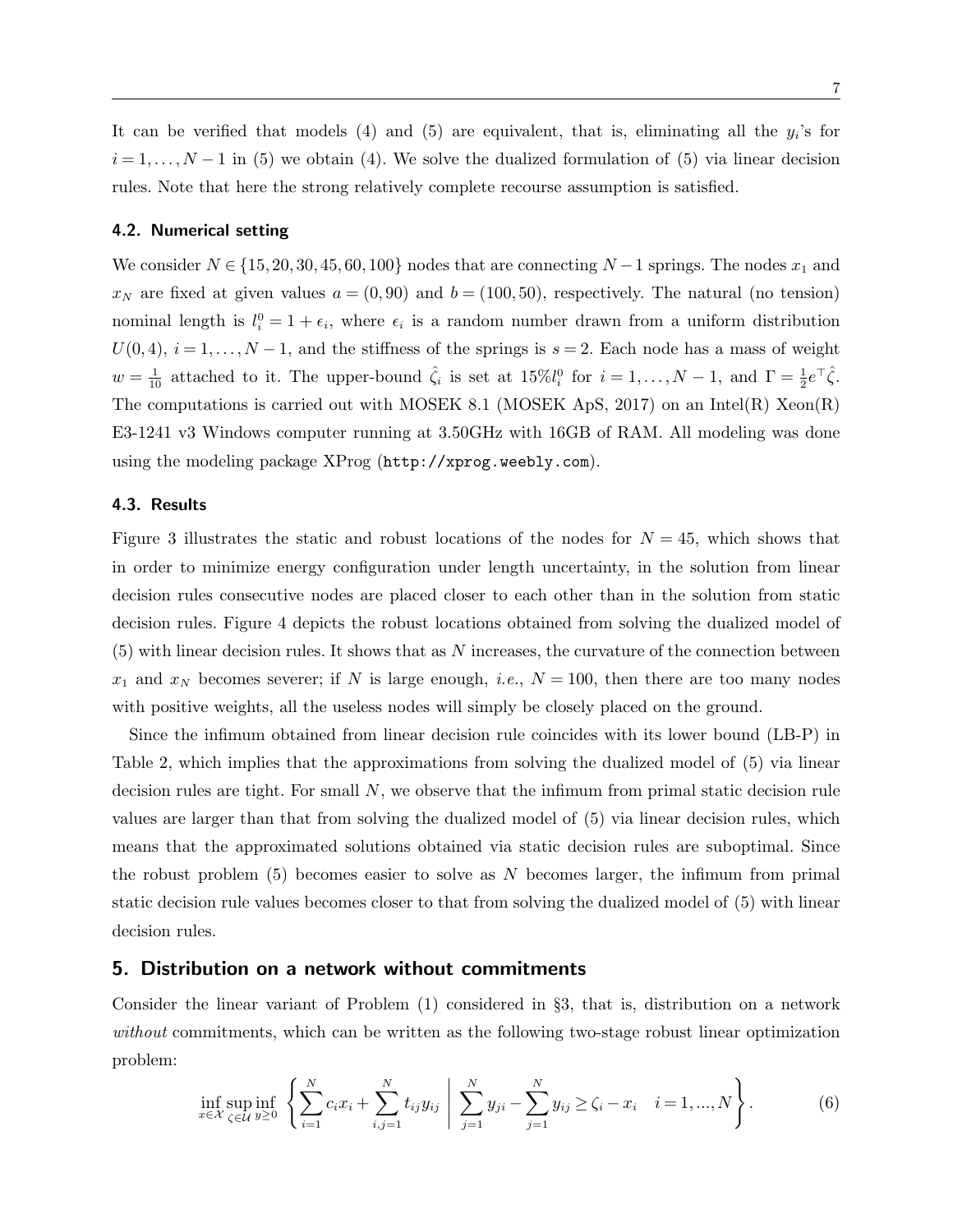Table 2 Equilibrium of system with  $N-1$  piecewise-linear springs for  $N \in \{15, 20, 30, 45, 65, 100\}$ . Objective values for the primal static decision rule solution, the linear decision rule solution and the sampled lower bound model using primal scenarios are depicted. The time refers to the computing time for the linear decision rule

| solution.                                                                                                                                                                                                                                                |                                                                     |  |  |  |  |  |  |
|----------------------------------------------------------------------------------------------------------------------------------------------------------------------------------------------------------------------------------------------------------|---------------------------------------------------------------------|--|--|--|--|--|--|
|                                                                                                                                                                                                                                                          | 15 20 30 45 65 100                                                  |  |  |  |  |  |  |
| $\begin{tabular}{l cccccc} Static decision rule & 535.8 & 344.5 & 254.1 & 213.7 & 189.1 & 180.7 \\ Linear decision rule & 507.6 & 320.2 & 239.0 & 202.8 & 183.5 & 180.7 \\ Lower bound & 507.6 & 320.2 & 239.0 & 202.8 & 183.5 & 180.7 \\ \end{tabular}$ |                                                                     |  |  |  |  |  |  |
| Time(s)                                                                                                                                                                                                                                                  | $\vert 0.05 \quad 0.06 \quad 0.13 \quad 0.42 \quad 1.50 \quad 4.97$ |  |  |  |  |  |  |



**Figure 3** System of nodes (weights) connected by 44 springs for  $N = 45$ . The diamonds and dots represent the robust locations of the nodes from solving (5) and its dualized formulation with static decision rules and linear decision rules, respectively.

We choose  $N \in \{10, 20, 30, 40, 50\}$  locations uniformly at random from  $[0, 10]^2$ . Let  $t_{ij}$ , the cost to transport one unit of demand from location  $i$  to  $j$ , be the Euclidean distance. The unit storage cost  $c_i$  are equal to 10 for  $i = 1, ..., N$  stores. The individual maximum demand  $\hat{\zeta}$  and the capacity  $K_i$ ,  $i = 1, ..., N$ , of each location is set to 20 units. The total demand in the network is set to  $20\sqrt{N}$ . Note that here we consider the exact same problem setting as in Bertsimas and de Ruiter (2016), and compare the numerical performance of the lower bounding scheme proposed in §4 with the primal-dual lower bounding scheme proposed in Bertsimas and de Ruiter (2016). Table 3 reports the numerical results. One can observe that the optimality gaps obtained from our method almost halve the ones obtained from using the technique of Bertsimas and de Ruiter (2016), where the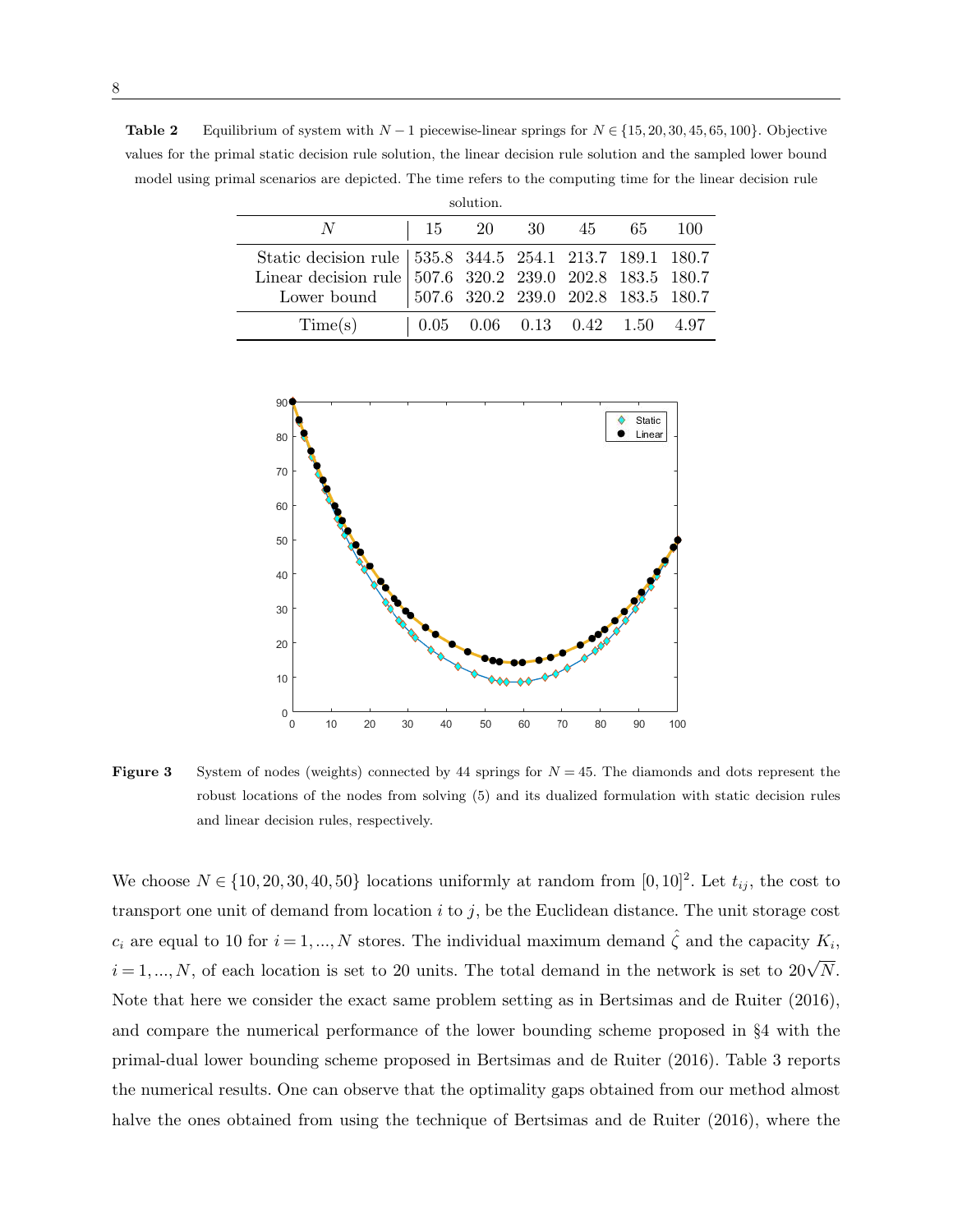

**Figure 4** System of nodes (weights) connected by  $N-1$  springs for  $N \in \{15, 20, 30, 45, 65, 100\}$ . The dots represent the robust location of the nodes.

optimality gap is computed via:

$$
p\% = \frac{v(\text{DL}) - v(\text{LB})}{v(\text{DL})} \times 100\%,
$$

where  $v(\cdot)$  denotes the optimal value of the corresponding problems, e.g.,  $v(DL)$  is the optimal value obtained from solving the dualized model of (6) with linear decision rules, while LB∈{LB-P, LB-BR}.

Table 3 Lot-sizing problem with  $N \in \{10, 20, 30, 40, 50\}$ . LB-P and LB-BR denotes the approximated optimality gap using the primal scenarios (see §4) and using the primal and dual scenarios in Bertsimas and de Ruiter (2016). All the numbers are the average of 10 randomly generated instances.

|                                                                                                                                                                                                       | N   10 20 30 40 50 |  |  |
|-------------------------------------------------------------------------------------------------------------------------------------------------------------------------------------------------------|--------------------|--|--|
| $\begin{tabular}{c cccccc} \multicolumn{1}{c}{\text{LB-P}} & 6.0\% & 5.7\% & 6.0\% & 5.0\% & 5.2\% \\ \multicolumn{1}{c}{\text{LB-BR}} & 13.9\% & 12.9\% & 10.4\% & 11.2\% & 10.7\% \\ \end{tabular}$ |                    |  |  |